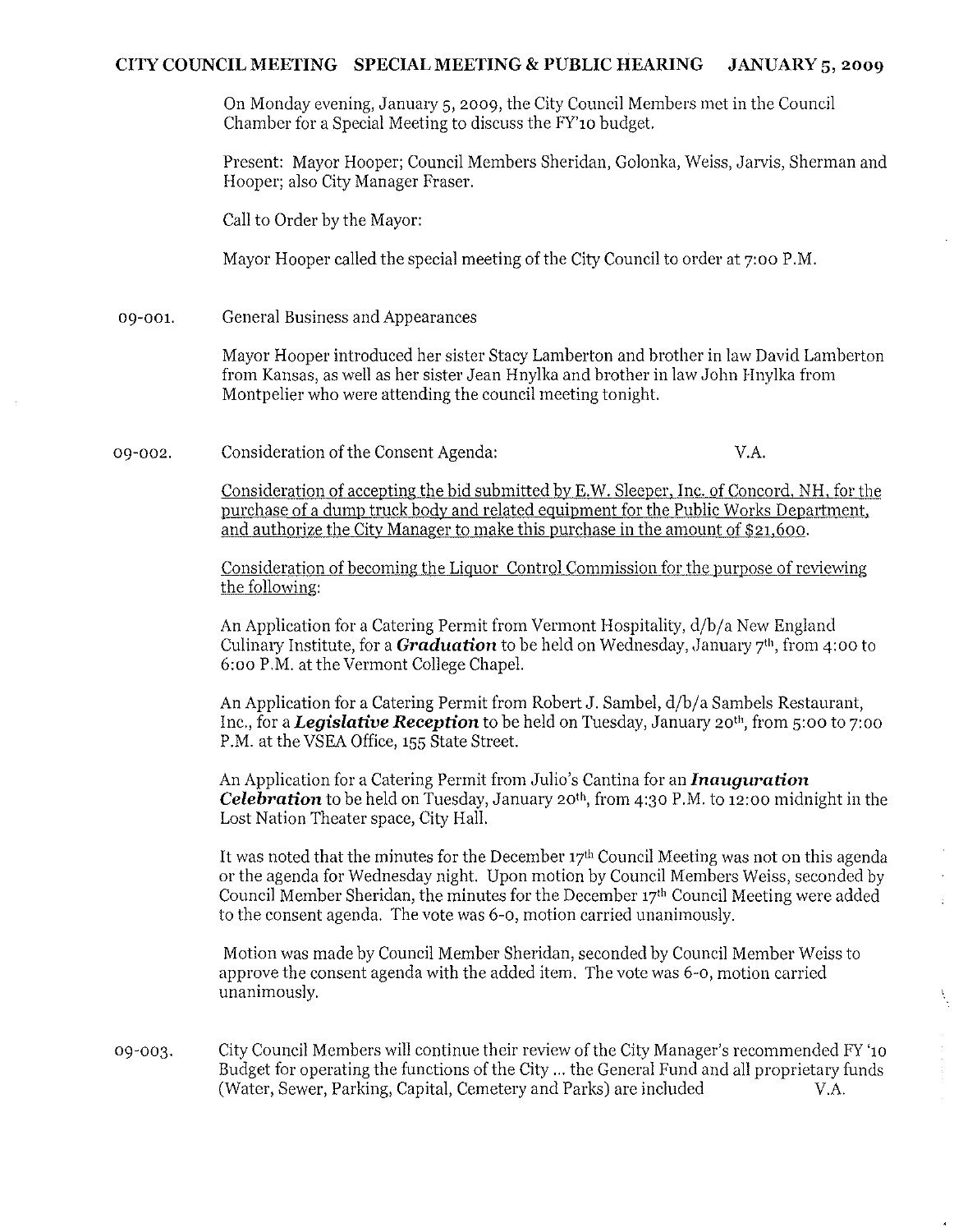This meeting is being held to prepare for the first budget hearing scheduled for Wednesday, January 7'h.

Recommendation: Review and discussion; decisions for staff to work with in preparation for the first budget hearing on January  $7<sup>th</sup>$ .

City Council met to finalize what they are going to present to the voters for the first budget public hearing on January 7,2009. There were a number of questions about different portions of the agenda, but one of the things that haven't come up in a City Council meeting is to consider the County Budget, which is one of the items in the budget. Judge Bloom was in attendance this evening to answer any questions on the county budget.

Judge Bloom on a separate note wanted to speak about something that had happened in the last century when he was on the Montpelier Parks Commission. The steps in the Hubbard Park Tower have gotten to the point where they had to be replaced because they hadn't been maintained. Twenty years ago they put in new steps which cost \$40,000. The steps they put in some 20 years ago need painting and maintenance which will save the city \$40,000 to \$50,000. The first time they rusted. That tower is one of the gems of Montpelier. He had performed a couple of weddings on the top of the tower and weddings at the base. He spoke of the wonderful view in the fall when the foliage is at its peak Central Vermont.

Mayor Hooper said the Council would like to hear an overview of the County budget. They have gone from the 12 to the 17 month and back to a 12 month budget.

Judge Bloom said about a year ago they moved their fiscal year, which used to start on February 1, to July 1. What that produced was a 17 month budget, they are now back to a twelve month budget.

Personnel costs went up about \$25,000. The Sheriffs Department went up about \$20,000. Repairs were done on the clock tower on the court house, which is also a gem and the columns in the front have started to peel and need to be scraped and painted. The bricks need to be pointed up, which is routine maintenance on the court house. They are doing the street sides, the State Street side and the Elm Street side. They expect this to cost between \$40,000 and \$45,000. They can pay for part of it out of this year's budget because over the years they have had some savings. They hope to start the project in the spring. What they need to do when they look at the budget is to look from the first column to the last column and skip the 17 months.

Council Member Weiss pointed out that the county budget has increased by more than \$100,000 in comparable years. Montpelier's County assessment is going to be close to \$16,000. On the budget for building expense for the proposed year the number is \$80,000 and Judge Bloom said it would be less than that.

Judge Bloom said the general maintenance is one part of that. The other part of it is they are making it large so they can spread it over two years. The big part of it is the painting, repainting the bricks and taking care of the column out front. The eaves have started to crumble.

Council Member Weiss said of the \$80,000, how much of it is going into refurbishing the building.

.Judge Bloom replied it may be as much as \$50,000 but they hope to keep it under \$40,000 in the next year.

Council Member Weiss said in terms of the budget as presented, what is revenue carry over?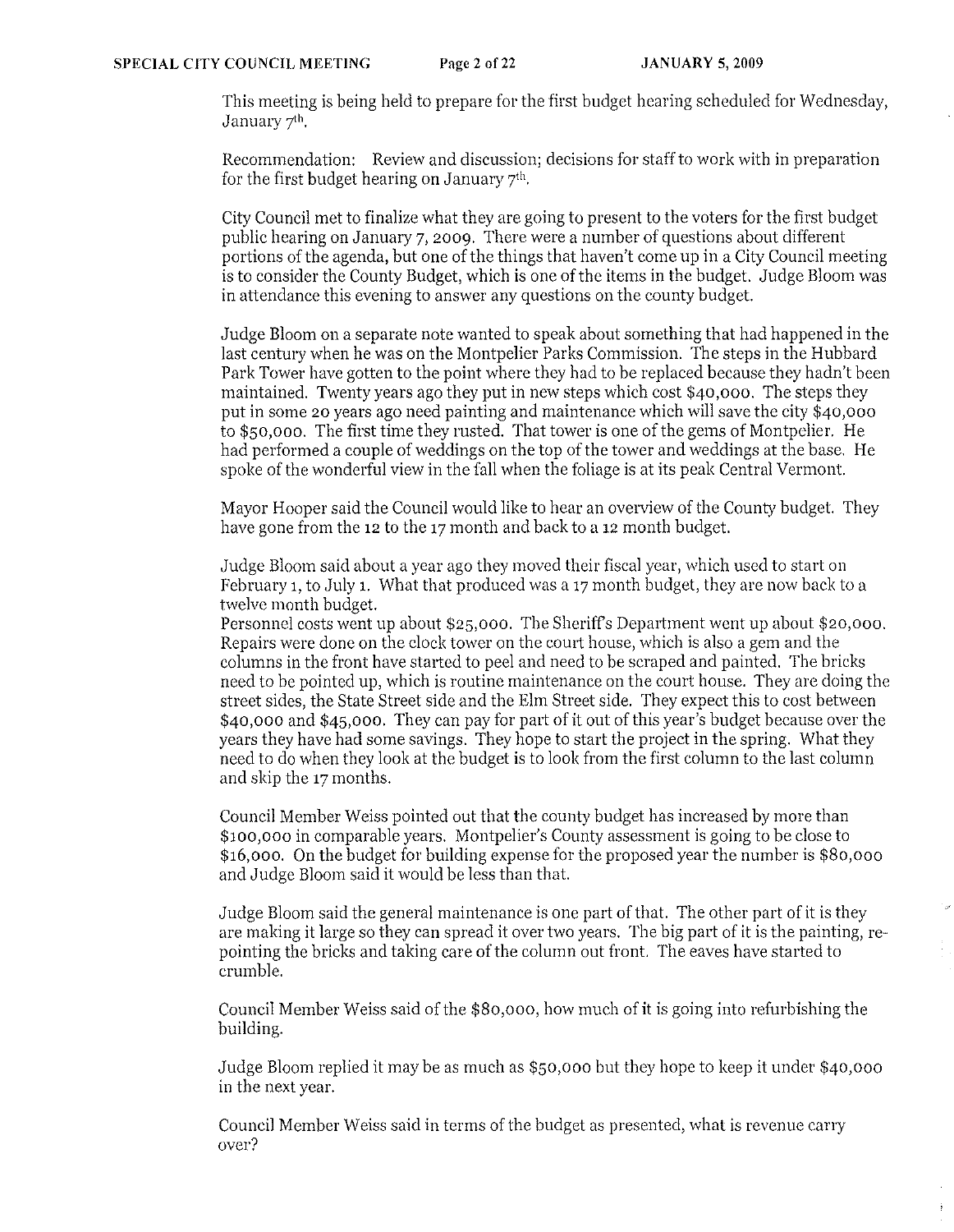Judge Bloom said part of that are things they bill for in one fiscal year and they don't collect until the next fiscal year. Passport fees and small claims fees sometimes don't get paid until after the hearing is held.

Council Member Weiss asked if the carryover could be classified as a reserve fund.

Mr. Bloom replied yes.

Council Member Weiss asked in addition to that how much more does the county have in reserve.

Judge Bloom said that is all they have carried over from the last year.

Council Member Weiss asked how much does the county have some place in a checking account, safe deposit box in addition to the \$40,000.

Mr. Bloom said he couldn't answer that question because it varies. It varies depending upon when the state sends small claims fees that are paid into the county. The Washington County Court is the court of record for the state and that money goes up and down.

Council Member Weiss asked if it would be possible to take some of that money to reduce the budget.

Judge Bloom replied no because they can't count on it.

Council Member Weiss said it is rumored that the county has at least \$35,000 cash on hand over and above the budget.

Judge Bloom said he would have to check with the Treasurer.

Council Member Weiss said if they have that money then why not reduce the budget and then Montpelier's assessment would come down.

Beverlee Hill, County Treasurer, said they do have \$35,000 in cash reserve right now.

Council Member Weiss asked if it was accurate that the county expects the 20 communities in Washington County to turn over the tax money that is collected in early July.

Judge Bloom said not only expects but they are required by law to do that. It is due by statute on July  $5<sup>th</sup>$ . The County is not going to send the Sheriff to put a lien on City Hall. Last year a couple of towns asked to have it spread over a longer time because of the 17 month period. Waterbury's fiscal year starts on January 1, so sometimes it does stretch out. By statute it is due on July  $5<sup>th</sup>$ . The city collects it and passes it on to the county and they run the courts and the Sheriffs Department. When the city sends out a tax bill the city is collecting the city taxes and county taxes. It is a warrant, and the warrant and taxes are passed through to the county. He suggested they put on the tax bill what is town tax and county tax the taxpayers will know that part of what they are sending in is coming to the county.

Council Member Weiss said he took the opportunity this afternoon to visit with the City Clerk who said it was feasible to take out of the budget the amount of money we have to pay for the county tax and include it as a separate line on next year's tax bill.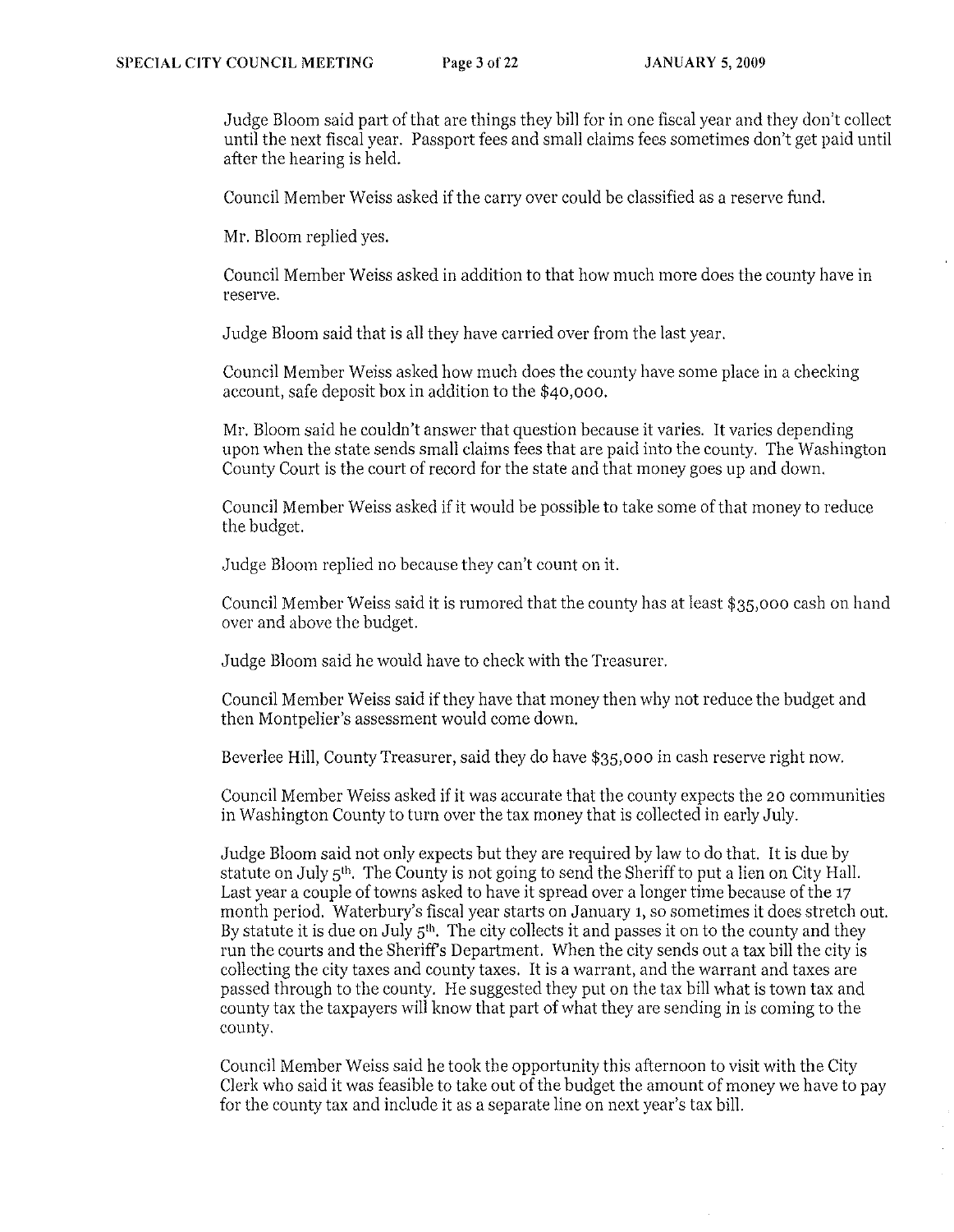Judge Bloom said the County would welcome this because it lets people know the county is doing something for them.

Council Member Weiss said for the record the County is holding a final hearing on its budget on January 22,2009 at 2:00 P.M.

Mayor Hooper said the Council has a memo from the City Manager outlining some new information and a list of some of the issues the Couneil has talked about. The additional information is there is additional dispatch revenue of \$17,000. The worker's compensation and property casualty insurance expenses have decreased by about \$20,000. That has a net budget impact of \$37,000.

The City Council has heard presentations of all of the budgets and have had an opportunity to ask members of the staff questions they had about the budget. Now the Council needs to make a decision as to what they are going to present at their first public hearing on January  $7<sup>th</sup>$ . The question in her mind is what increase, if any, is the overall increase the City Council wants to live with? What are we spending it on? In those areas the Council flagged there are some issues with the capital budget that includes the flood study and are we sufficiently investing in infrastructure? There is the Library issue that we need to resolve. There is the Housing Trust Fund, the Senior Center and how it is going to be presented to the people. How are we handling equipment? Those are some of the large policy questions. Some of the things included in the City Manager's memo to the Council deals "vith equipment, the Parks, membership in the Chamber of Commerce, the DPW position and the Justice Center discussion.

Present were members of the Housing Task Force, MDCA, Parks, the Cemetery and the Justice Center. Department heads were also present for the meeting.

Housing Trust Fund - The Housing Trust Fund appropriation has been an item outside budget and they are thinking about managing this differently for this budget cycle. She has asked some of the members of the Housing Task Force if they thought it would be good policy given they are carrying forward about \$33,000 from the current fiscal year if the city only added about \$20,000 to the fund and create another pot of \$50,000.

Jim Libby said a couple of weeks ago the Housing Task Force asked the Council to continue the process of asking the voters to decide whether or not to approve an appropriation of \$52,000 which has been approved for four years now. In the meantime, a number of members of the Housing Task Force have had conversations with Council Members individually. What Mayor Hooper proposed was in lieu of asking the voters to vote on it to put it in the budget, and they are open to that suggestion. In his conversations with colleagues on the Housing Task Force they really would prefer to have enough new money to do more units and they would support having \$35,000 in the budget, which would be about two-thirds of the amount that the voters have approved annually over the last four years.

Mr. Libby said he is also a member of the Housing Trust Fund Advisory Committee and they have had conversations about making the process more flexible and do different types of transactions with the money. Polly Nichol is here tonight and serves on the Advisory Committee. Jack McCullough and Garth Genge are present tonight who are members of the Task Force.

There is about \$35,000 uncommitted in the Trust Fund and that would put them in a solid position for FY'10. The other advantage for including it in the budget by action of the City Council is they would then have more flexibility with respect to the new money. The existing funds are still governed by the prior ballot item, but any new money added tonight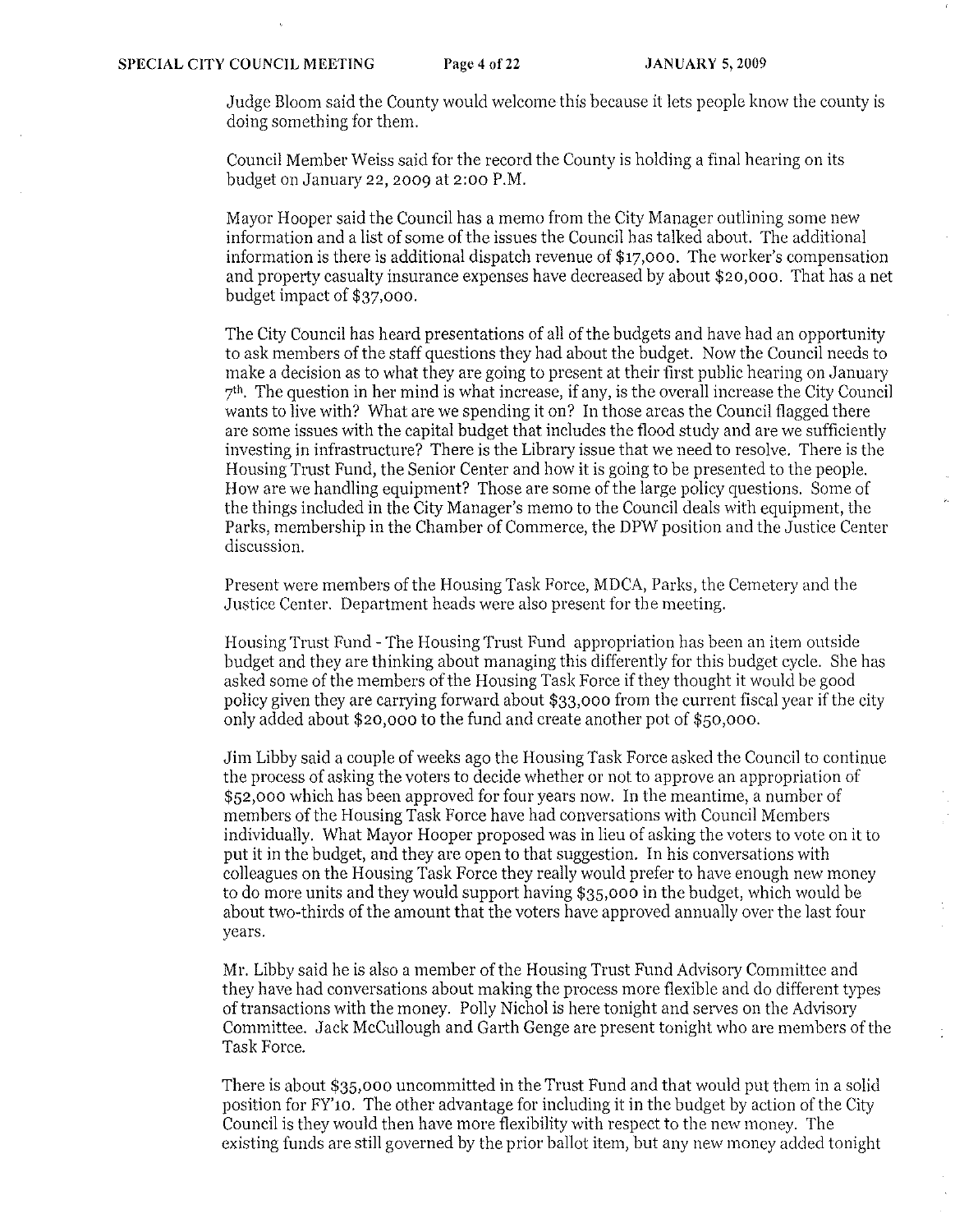could be used more flexibly. One idea that city staff has come up with is really trying to improve the One More Home Campaign

by using Trust Fund dollars to support the development of accessory apartments, which makes a lot of sense for the community but because of the limitations of funding and the CDCG restrictions it wasn't totally successful. The Housing Trust Fund Advisory Committee has a meeting next Tuesday to see if there are other modifications to the program to make it more effective. They also plan to come back to the Council to make some suggested changes to the guidelines.

The one request is to send it to the voters and ask them to approve \$52,000, but they are certainly open to taking two thirds of that amount if it is the pleasure of the Council to include it in the budget.

The city should be very proud of having a Housing Trust Fund. There are only two communities in the state that do this, Burlington and Montpelier. They have helped 11 families, 3 homeowners and 8 tenants through the program. There were three purchases of condominiums at River Station Apartments and the occupants and residents of the Bianchi building. The Community Land Trust hopes to help five additional homeowners with the grant they approved in December. Even though we have tough economic times this is a very good time to invest in home ownership and to invest in residential property. Interest rates are very low, so it is kind of crazy that in economic times one of the best things you can do is to say we should invest. In addition to the social benefits, it is important to continue funding for the Trust Fund.

Mr. Libby said Bill Fraser received a copy of an e-mail from Doris Oatley who is a homeowner who has been assisted by the Community Land Trust through the Homeland Program. He read the e-mail into the record:

*''I'm writing to express my supportfor the City of Montpelier to continue to financially support the Montpelier Housing Trust Fund. I am unable to attend tonight's special meeting, but was aware there may be discussion* on *the* \$52,000 *of the budget slatedfor the Trust Fund. I own a home in Montpelier, and it is because of the Homeland Grant that I own this home. As a single parent working for a non-profit full-time, and then some, there is not any way that I could have managed to afford a home in Montpelier without the assistance of this trust*  It is *imperative, especially in fiscally difficult times, to support people in their housing units. Affordable housing is essential to our community. owning a home creates an investment* in *the community, a willingness to contribute to that community and stability for the family owning the home. I'm unable to attend this meeting, but please know that I support continued funding for the Montpelier Housing Trust Fund. Doris Oatley."* 

Council Member Sherman said they have \$35,000 and \$30,000, and she wonders if they can figure out where they council stood.

Mayor Hooper said she had suggested \$20,000 in the budget, and they are recommending \$35,000.

City Manager Fraser said currently the budget they have in front of them doesn't have any. There is \$33,000 carried over and Mayor Hooper is suggesting \$20,000 to make that \$53,000. They are asking for \$35,000.

Mayor Hooper said in their packets they have some suggested language that mirrors what they have done in the past, and that is what they would be holding the hearing on Wednesday night.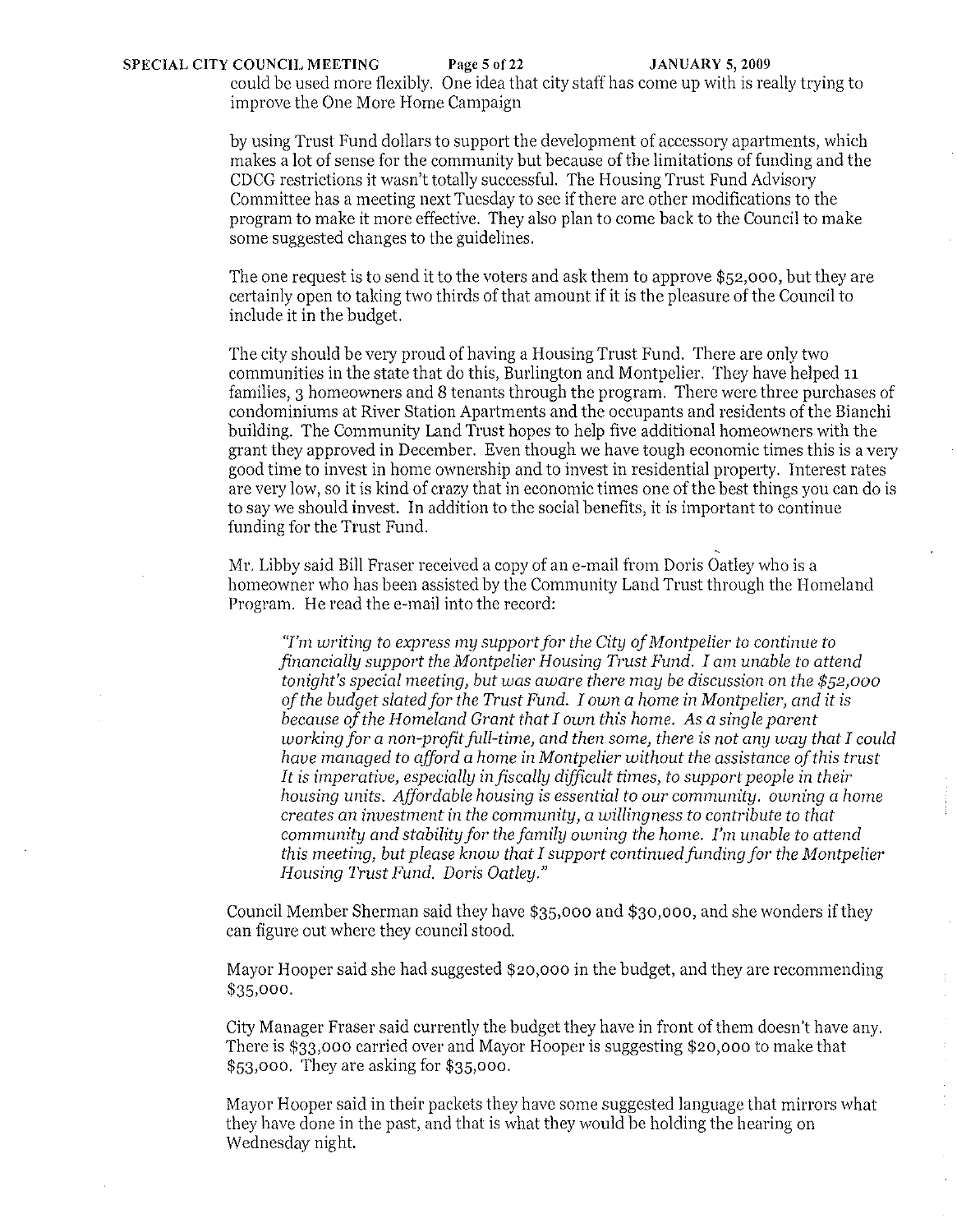City Manager Fraser said with regard to the Library the issue that wasn't clear they had agreement on was how to word the ballot item. The number they came up with was pretty clear. The issue was whether the Council says they don't recommend this or not.

Council Member Jarvis said she certainly like the idea of using that language.

Council Member Hooper said the General Fund budget includes within it money represents money for the Library and the Council recommends voting against it.

Council Member Sheridan said he didn't want his name included on it.

Council Member Sherman said she agrees with Jim. It is important to say what is included in the budget but she would not say they don't recommend it.

Mayor Hooper said they could come back to the language when they know what the total amount of the budget. The big issue out there is what the taxpayers are actually going to pay. She believes the Council needs to give guidance to the voters. We need to let them know the Council's position. The city is cutting city positions and we are not funding infrastructure because we are funding other things.

Council Member Sherman said she agrees with the educational process and they need to get the message that the tax increase is based on the budget without the additional things.

Mayor Hooper said she believes they should be telling the public more forcefully what is not being funded because other things are being funded.

Council Member Sheridan said he thought it was a good idea to put together a Justice Center meeting talking with Richard Shier about the Senior Citizens Center budget. The following had attended that meeting: Mayor Hooper, Council Member Sheridan, Bill Doelger, Richard Shier, Assistant City Manager Hill and Yvonne Byrd. Richard Shier came up with some good ideas, and one is how they are going to proportion that building. Right now it is all put on the seniors even though they don't use it all. He agrees they should find a way to proportion its use, especially if they want to rent the upper floors, so they can come up with a rental figure. We should assign what is fairly a part of the Senior Citizen Center budge and find some other way to deal with the rest of the building.

Mayor Hooper said the thought it that as a separate ballot item we would show the seniors the way they are traditionally shown, but right now we have put \$60,000 into the Senior Center budget because that is the total cost of the building. We would take that out and put the \$60,000 into the city budget, charge the Senior Center rent on their portion of the building and that would partially offset the \$60,000 cost.

 $\frac{1}{2}$ 

City Manager Fraser said even in advance of the meeting that Jim referred to, after the last hearing when we heard concerns from the Senior Center Board and Richard Shier we began looking at that suggestion to do that. The full operating cost of that building had always been in the school budget with the revenue cost, even though it was taxpayer money, from the Senior Center.

Bev Hill said a concern of Richard Shier was that some portion of the endowment fund be used as part of the operating budget each year, which is a normal process. Tom Golonka had requested it. Richard was very clear that he doesn't want the Senior Center budget within the city budget and wants them separated. He thought it was only fair to take the building cost out and put rent cost back in. The other thing that came out of that meeting was the fact that Richard Shier really wanted some date certain, and really quite soon, for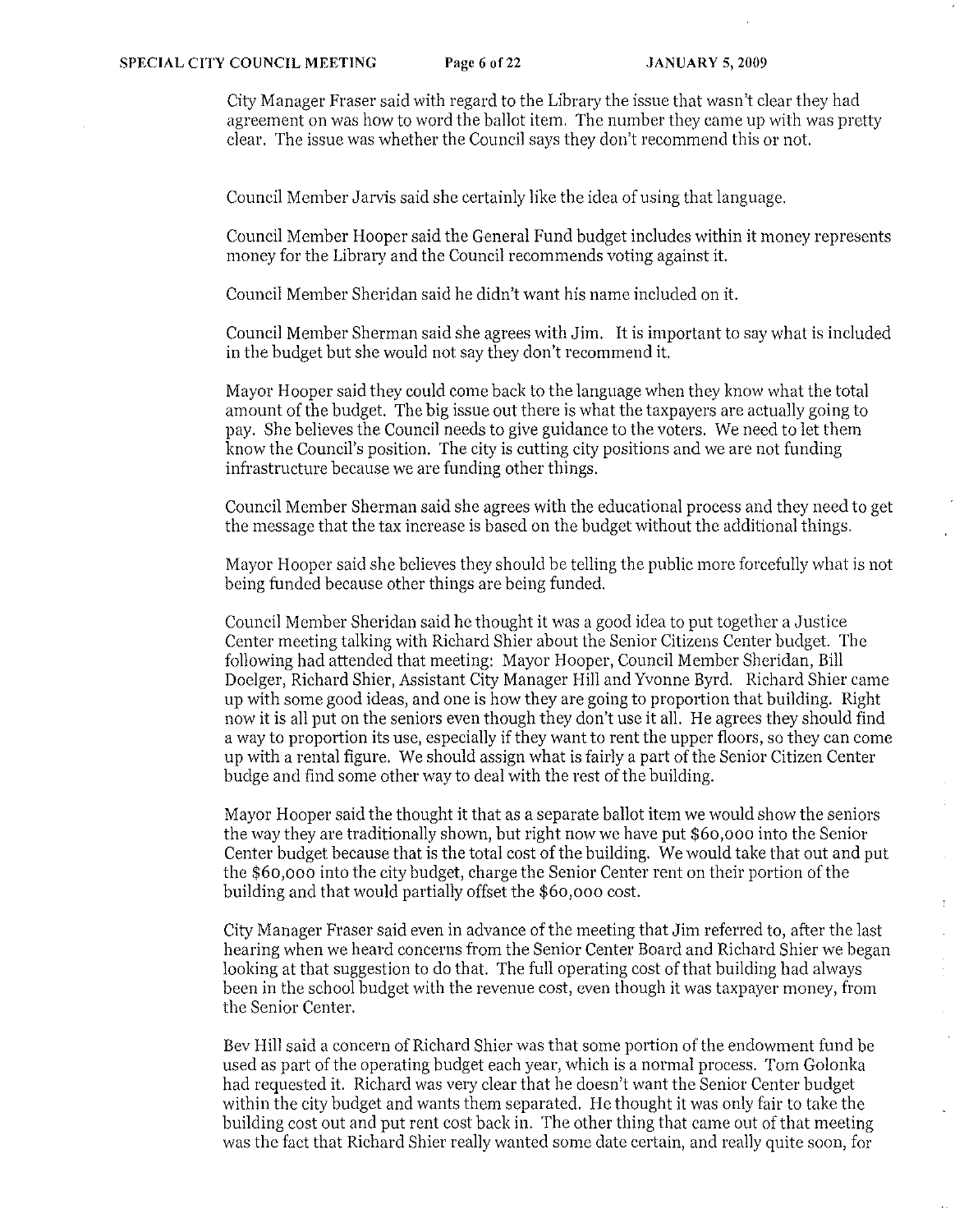when we would do certain things. We told him that until we got the report back from Gossens Bachman it wasn't something they could make definite decisions on. He agreed that we are probably looking at closer to two years before we would make a

firm decision on whether they are going to stay there as it is, stay there with renovations or whether we will continue to look for another place.

Mayor Hooper spoke of the endowment and asked Assistant City Manager Hill if that hadn't already been obligated with the purchase of the van.

Assistant City Manager Hill said there are possibly two issues here, that there would be an amount used for the operating costs. They aren't sure when the van is going to come. They could also use the endowment fund for that additional special purchase based on Council approval at the time.

Council Member Golonka said the Council had questions about the Justice Center at the last meeting whether or not we wanted to continue it or if we wanted to increase their budget because it looked like it was increasing by \$30,000.

Mayor Hooper said the staff has recommended an increase in the funding and treating the ,Justice Center as a full-time city department.

City Manager Fraser said they are showing full expenses in the budget. It requires \$46,000 of city money, which is a \$26,000 increase from the \$20,000 that was included last year. The total budget is \$147.449. \$82,500 comes in from the state. The net property tax city money required to fund the operation as it currently operates would be \$46,000 total. There was \$20,000 last year, so it would be another \$26,000 this year.

Council Member Golonka said he didn't understand the figures. Total expenditures are \$147.449, with revenue of \$85,000 from the State of Vermont. This leaves \$62,000. In his mind he can't understand how they get it down to \$26,000.

City Manager Fraser said it is \$46,000. He went on to explain that it has to do with the way we allocate benefits. There are certain costs that just get distributed to other budgets if they weren't there at all. If you were to see zero in the Justice Center there would be \$15,000 redistributed to other departments. The \$46,000 is the net increase; it was \$20,000 last year so we increased it by \$26,000.

Council Member Weiss said he wouldn't give them any city money at all, and certainly he would never want to see them be a department within the City of Montpelier. The reasons why is because of the \$147.449 they propose to spend \$137,000 for personnel and a mere \$9,000 for program operations. There is no agency that should exist along those lines. Secondly, they gave us some data and once again we have the proverbial question how much Montpelier tax money should go into supporting those people who do not live in Montpelier who take advantage of this particular program. He just doesn't think this program is worthy of Montpelier tax money.

 $\frac{1}{2}$ 

 $\pm$ 

City Manager Fraser said this has been a city department or function since the day it started, and we may not have looked at it that way at the Council policy level. In fact, it was the city that applied for the monies, the city accepted the monies, there have been city employees on city payroll and city benefits and the offices are in City Hall which have been run by the city and overseen by the City Manager. They are in fact a city department. That is how we offered to set this up when we started this program. If we opt to do something with it, we could talk about the options. Those are conversations that conceivably could be had, but it is a city department now and a city function. Whether it is its own department or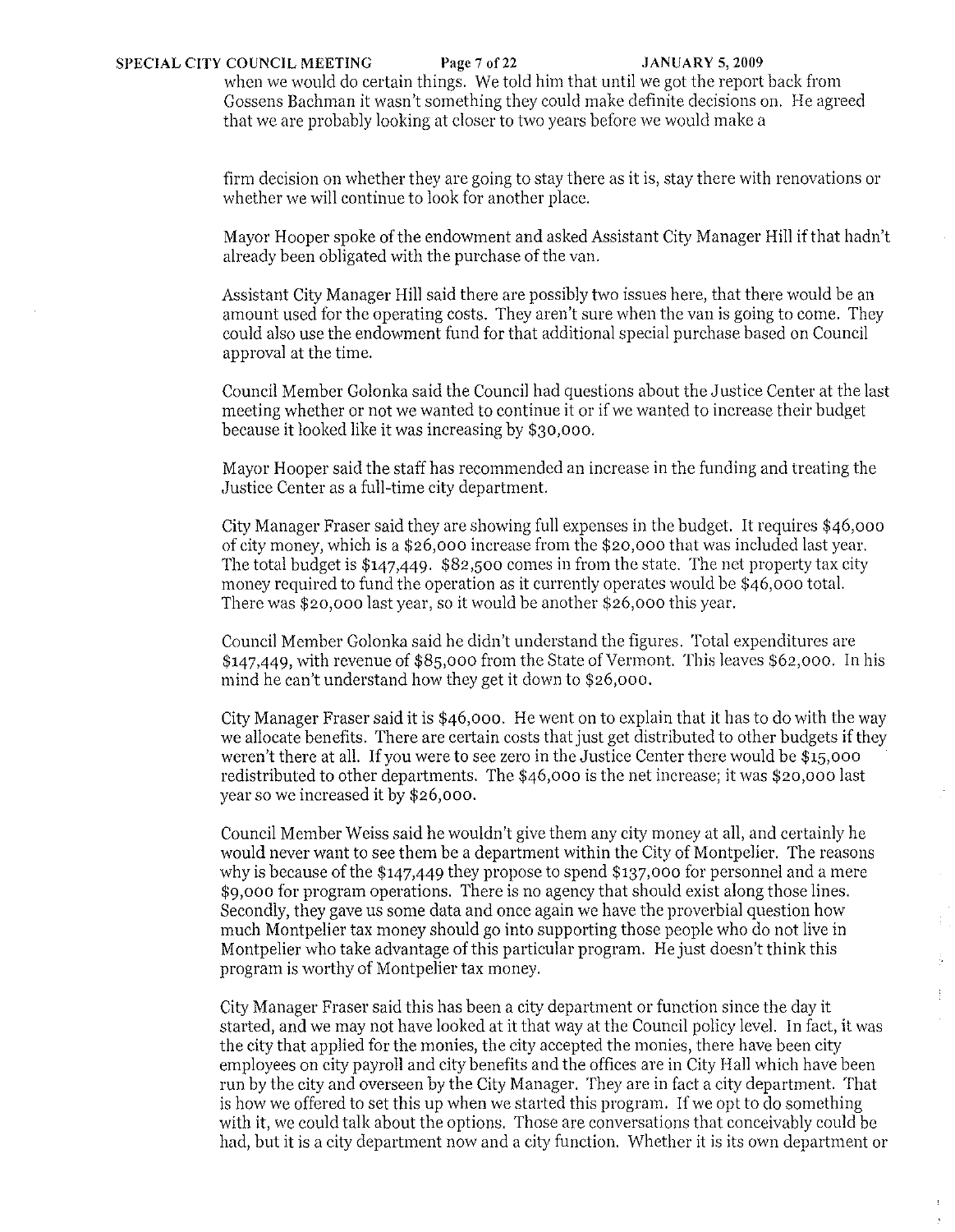### **SPECIAL CITY COUNCIL MEETING Page 8 of 22 JANUARY 5, 2009**

a division, that distinction you can argue. But it is a city function in the same way that the Finance Office is and the other offices are. The policy question is, is this where we want to spend tax money? Clearly, the issue of out of town use and services is a big one, but he reminds the Council again that \$80,000 of the \$140,000 is funded by the State of

Vermont to buy those services for the nonresidents. That money pays for the nonresidential services. The question is, is Montpelier getting the \$46,000 or \$26,000 worth?

Council Member Hooper asked if the net cost to the city for the Community Justice Center \$46,000 or \$60,000.

City Manager Fraser replied \$46,000.

Council Member Hooper said they had increased it \$26,000 from last year.

Council Member Sherman said the fact that most of the cost is personnel means that those people are doing services. They are not buying stuff and giving it away. They are not hiring consultants. They are face to face with their people who are getting the services. The endorsement of this program by two Corrections Commissioners speaks a lot, along with the former Chief of Police. The issue of what is the value of prevention, what is the value of crimes that aren't committed and people who are straightened out and gotten back close to the straight and narrow after having been off track for awhile. What is the value of that to Montpelier? She supports this in the budget.

Council Member Sheridan said he isn't for throwing it out. He believes there is a definite value there. What did the state's appropriation increase from last year? Are they giving the Justice Center this coming year what they gave last year'?

Yvonne Byrd, the Director of the Justice Center, said as far as she knows that is what is in the budget.

Council Member Sheridan asked if they were giving them an increase.

Ms. Byrd replied no.

Council Member Sheridan said he was one of the people involved in building the Justice Center from the ground up. The intension was not that this was to be a cost that was going to be eventually dumped on Montpelier. This was set up to save the state. Their idea was to get us to give some in-kind services, a home and volunteers for it, to take the load off their Corrections people and save the state money. What bothers him is that the city is being asked to increase and the state isn't stepping up to the plate and increasing their contribution. The main idea of the Justice Center was to benefit State Corrections by trying to get some work done by volunteers rather than paid employees. He is bothered that the city is being asked to piek up the increase. They need to go to the other towns that are included and get some money from them. He is bothered because they are being hit by a \$26,000 increase and the state is level funding.

Yvonne Byrd said in the last two school years there have been significant increases. First they went from \$55,000 to \$67,000. They didn't know they were going to have an increase for this fiscal year until last April or May at the very end of the legislative session. Could it happen this legislative session? Last year they said no way. They have also had additional funding from other grants, some of which have been passed through the Department of Corrections. There has actually been this lag funding on the Re-Entry Program which helped offset basic operating expenses. They have reason to believe that money is no longer held up in Congress and they are putting out RFPs to the states in March with decisions to be made in May. If that all comes through in the next fiscal year, they are going to have that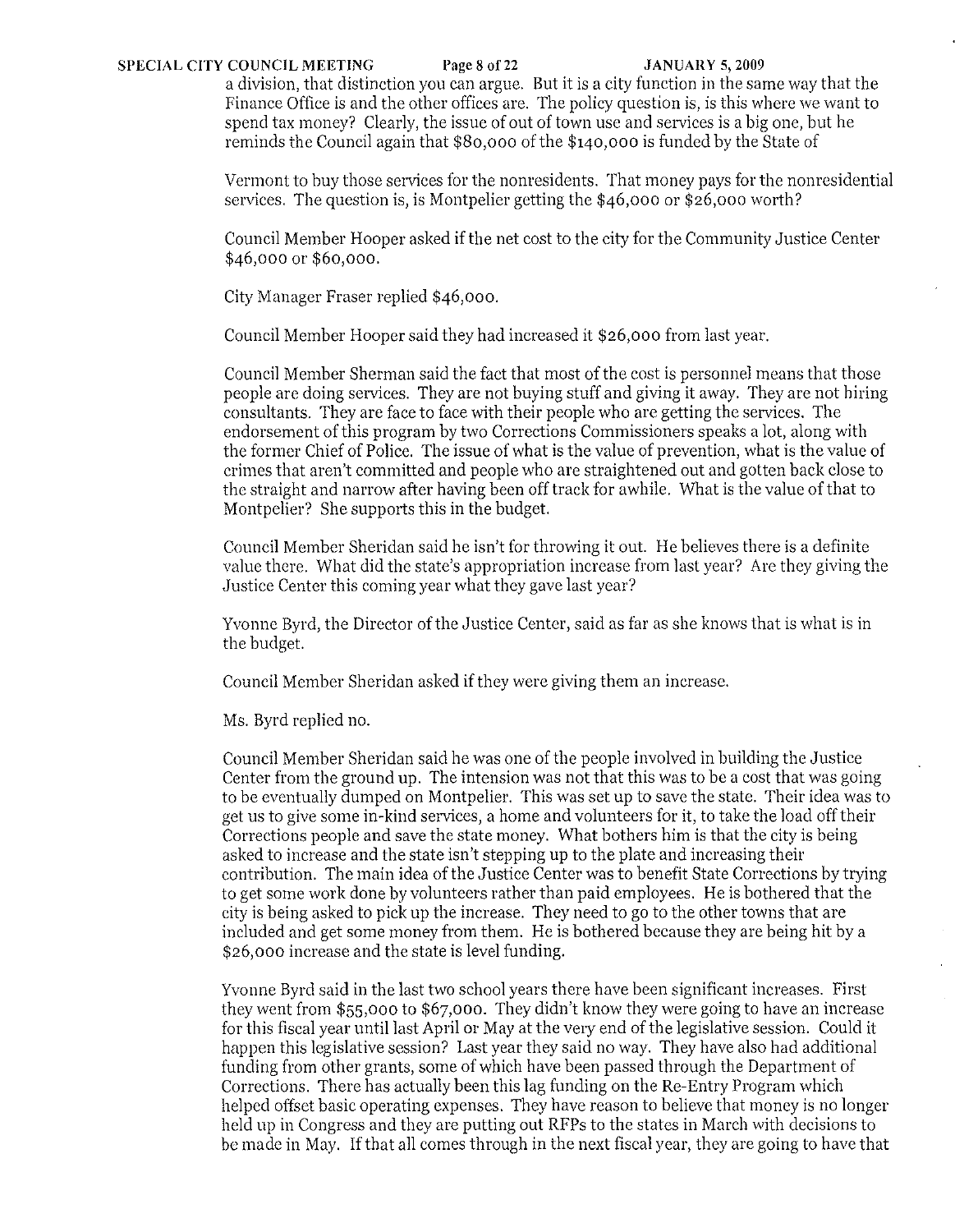grant again which would make a difference in terms of the city's contribution. There have been other small grants along the way. Right now we are talking about a year that statts next July and goes **18** months from now. Historically, they haven't had that kind of advance commitment of money so they can say now what they will have for next year. Just last week the

Justice Center was part of a grant application with the Barre/Montpelier Justice Center and the Community Action Council for transitional housing.

Mayor Hooper said she believes the state's expectations were that the federal grant was going to continue coming in.

Council Member Jarvis said she wanted to echo what Nancy said in terms of the salaries and programs that Alan raised. Yvonne and Judy are the ones who do all of the programming. They are the ones who do the mediations. They are the ones who organize all of the volunteers to do the boards and they don't hire outside services or consultants. They, themselves, are the experts and they provide the services. Kudos to them for having such a low programming budget because they are able to do it themselves. From a law enforcement perspective from her time in the State's Attorney's Office that community justice programs really provide such an important service for our community. Ideally, would Corrections be funding it? Absolutely, but they are not. We, the City Council, who are in charge of safeguarding our community needs to step up to this role, and it's a really important one. It's not one that *we* can really afford to just push away onto someone else because no one else is going to take it. She spoke of the Re-Entry Program for offenders coming out of jail back into Montpelier. They provide a circle of support to help these people reengage in the community, help them get jobs and realize what a stake they have in the community and how they can be useful and productive members of Montpelier. It is incredibly important, and in a lot of ways it comes down to public safety. It would really be irresponsible for the Council not fund the Justice Center.

Council Member Hooper asked Yvonne how many COSAs they had created in the city.

Ms. Byrd replied ten.

Mayor Hooper said one of the other things to consider as they move forward is that given the economic times that we are in, and will be in for some period of time, we know that folks are more likely to *be* under stress and have closer brushes with law enforcement and she would suggest that an investment in the Community Justice Center can help us prevent the burden that the Chief spoke about. The Police Department is feeling that they are very closely budgeting and any more additional work to their workload is going to create problems for them. An investment in the Community Justice Center is probably a much cheaper investment in the safety of the community than an investment in the Police Department. We need to have both and fund them both properly. She is concerned that this is going to be hard times for people and the services that the Justice Center presents can help us avoid those hard times.

Council Member Jarvis said undoubtedly the cuts that the state is making to mental health services is going to have a huge impact on our Police Department, and that is another area where the Justice Center may be able to take the burden off our Police Department in dealing with these cases.

Council Member Weiss said he respects what is being said, but the taxpayers also pay dearly for the School Resource Officer and the School Officer performs some of the identical functions and prevention. Therefore, *we* need to consider both of those together and can the taxpayers afford to support each of those and their requests. He doesn't think so.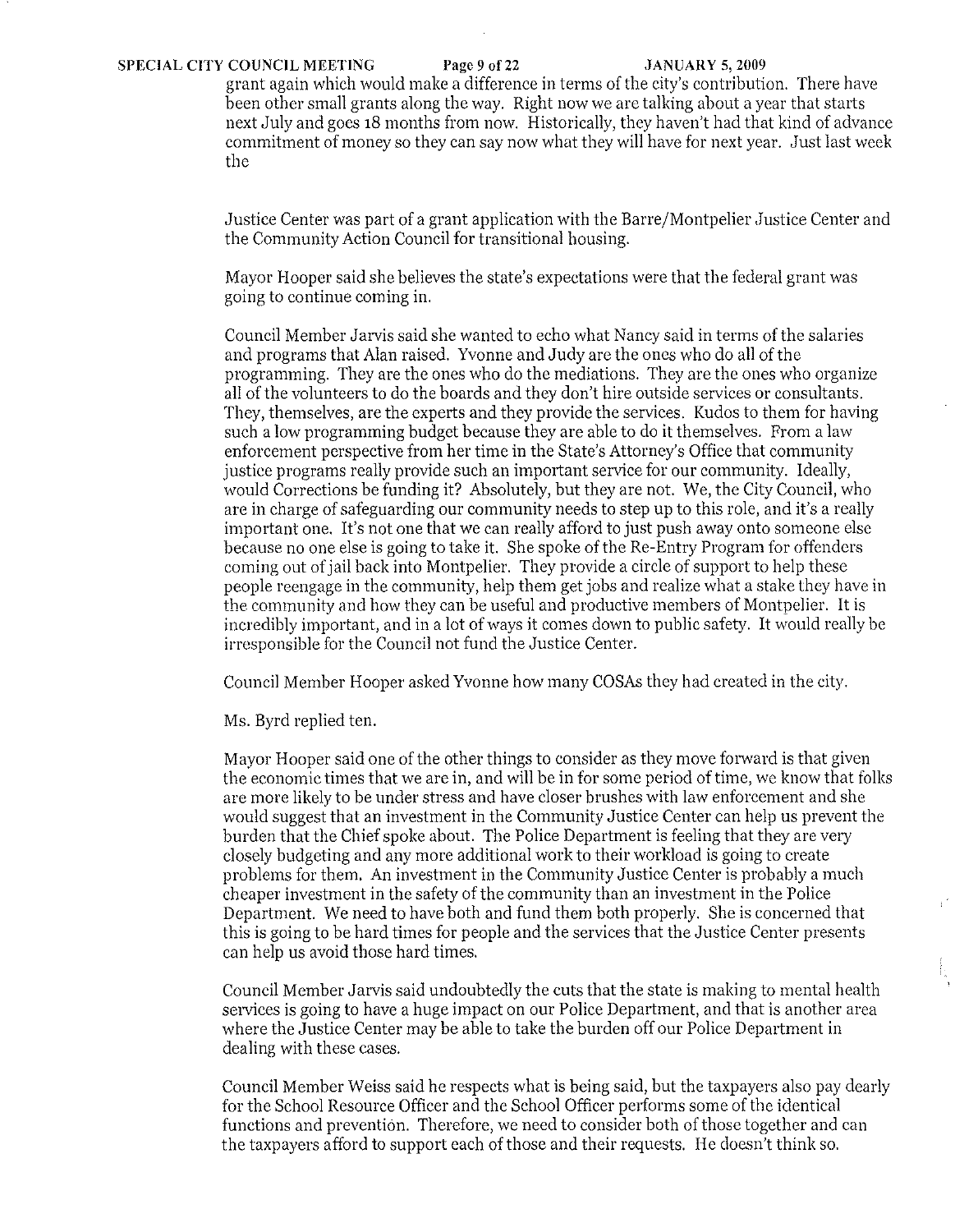Mayor Hooper said she thinks the School Resource Officer deals with a population that historically the Community Justice Center has not. There may be some close relationship, but the Community Justice Center is really looking at a different population.

Council Member Golonka said he feels it is a bait and switch with the state. They have a program they want, but they don't want to pay for it. These little programs just add up, and now they are asking the taxpayers of Montpelier to pay over 100% more for a program they are not willing to pay for. It's just not right. They will suggest that if we are not willing to fund it at this higher level we shouldn't be willing to fund it at all, so he is more inclined to agree with Alan. If they could say they eould right size this to offer a service for \$82,000 or \$8S,000,which is what the state is paying, and then he could go along with that. But the City Manager is recommending that it is either bump up 130% or drop it down to nothing, there is no in-between there. What does it look like if they just take the state money and use it for that?

City Manager Fraser said he would defer some of that to Yvonne. Their goal in putting together the budget was as much as possible to keep the services looking like they do now. Obviously, they trimmed in places here and there. In order to keep the service the way it operates now, and they only have one full-time and one 8S% person, so in order to continue the range of services they are doing they needed to be funded at this level. Like Jim, he was very concerned at the increase and he knew it would generate this kind of conversation. He reached the conclusion that if we wanted the Justice Center to do what it is doing now, this is what it takes to do it. Ifwe cut it back to last year's \$20,000, then you are setting the Justice Center up for failure. Either do it right, or don't do it at all. Yvonne may want to offer her observations about what would happen.

Council Member Golonka said he is more inclined to say it is not a core essential service to the City of Montpelier, but if there is some medium he would be willing to talk about it. He doesn't think it justifies that the city consistently bump them up 100%. This is two years in a row where we have bumped up the budget over 100%, and he doesn't think that is sustainable.

Mayor Hooper said she would presume they would not see a similar sort of increase.

Council Member Golonka asked what if they lose the state grant.

Council Member Sheridan said he was in between. He is bothered again that all of the increase is on the city. Not the other towns around us, not the state, but once again it all falls on Montpelier. If they cut \$20,000 would that come out of one of the positions?

Ms. Byrd said yes because there is nowhere else to cut. They have an operating budget of \$10,000 and about half of that is for things they have no choice about, such as building and allocations from the city. It would come from personnel. There is a good chance they will see a Re-Entry grant for the coming fiscal year.

Mayor Hooper said ifthey saw the Re-Entry grant the city would reduce its support, or that would be the assumption. Or, would that be on top of the city's budget?

Ms. Byrd said in the past it was in lieu of. Basically, the reason they need more money this year is because they lost that money. They haven't had Re-Entry money for this fiscal year at all. When they had the Re-Entry grant it funded part of her salary plus another part-time position. They hope that will come back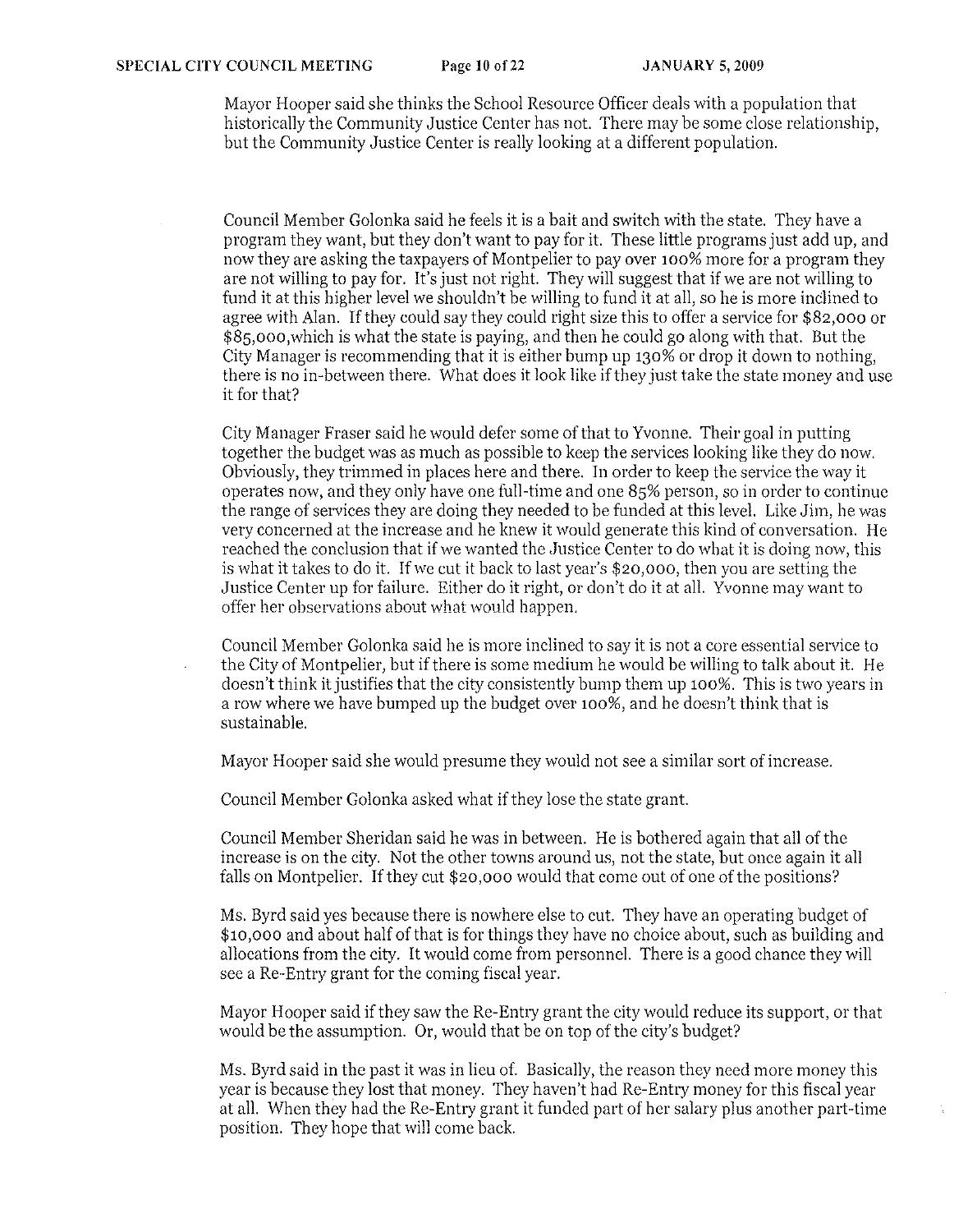Council Member Sheridan said he knows the state is watching how the city is handling this, He is thinking about the Department of Corrections, They are watching to see if the city will pick this up, He thinks they are going to level fund figuring the city will assume the increases from now on, This is their program and benefitting the Corrections Department. The city is providing volunteers and space but now they want to make it look like the city are the beneficiaries of the program,

Ms, Byrd said their funding increases have come from the Legislature the last two years in appropriations, Over the last two years the Justice Centers around the state have gone to the Legislature and told them what we do, the value of it and asked them to increase their funding, Among the Justice Centers directors this year there was not agreement about making that request because some people feel they would be embarrassed about asking for money given the economy. Their citizen advisory board says to ask because there is no shame in asking,

Mayor Hooper said she totally appreciates the sentiment that this is one of those programs where the city is picking up the burden of what was a federal and state grant. The policy question for the City of Montpelier is how does it benefit this community? She is hearing most of the Council Members say it benefits us, We see the value of it. She would argue that the city needs to keep investing in it. She is of the position that the city either does it properly, because it is good for Montpelier, or they don't do it. If you think about the times they have had conversations about the Montpelier Community Justice Center we have been happy with their interactions around Vermont College and mixed results with Vermont Compost. All of those are Montpelier based issues. It is a much better use of the Council's time for the Justice Center employees to be talking with people who arc in disputes than sending police officers who have a different set of resources they can bring to bear. When the disputc is kids throwing rocks at a housing development, or dogs and chickens running at large, it is a much better use of the city's resources, She would urge the Council to fund it.

Council Member Sherman told the Mayor she was with her 100%,

Mayor Hooper said Council Member Weiss is a no vote, Council Member Golonka said he would vote not to fund it.

Mayor Hooper said the Corrections Department is not watching the City of Montpelier. They are trying to figure out how they are going to fill huge holes,

Council Member Golonka said it isn't the city's responsibility to solve their problem,

Council Member Jarvis said we keep referring to their problem. It's not their problem, It's our community,

Council Member Golonka said it is the state's program they started, As a small town we don't have the resources to initiate something of the magnitude they are talking about. It can't be another department of the City of Montpelier in his opinion,

Council Member Sherman said a one and a quarter person she calls a depmtment, It is a function that happens because it supports the city,

Council Member Golonka said it is a function they could incorporate into the Police Department to some extent he would imagine,

Council Member Sherman said they have different approaches,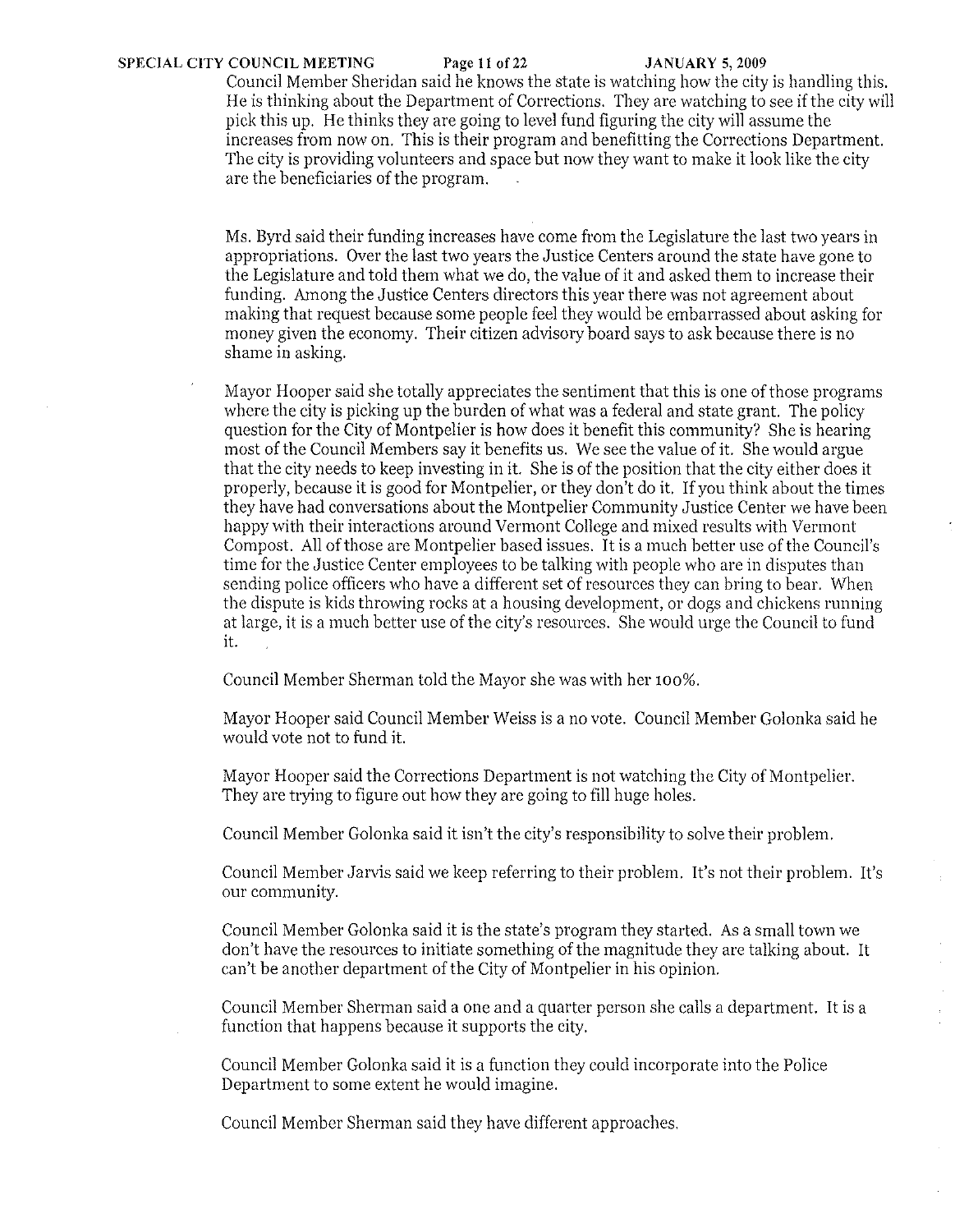## SPECIAL CITY COUNCIL MEETING Page 12 of 22 JANUARY 5, 2009

Council Member Jarvis replied it wouldn't work to bring people in to do mediations and reparative boards with the Police Department.

Council Member Golonka said there could be some compromise where \$85,000 or fees are raised to get that number higher to solve what they are looking to do. He hasn't heard that response yet, and that is his coneern. It's either all or nothing in this discussion.

Mayor Hooper said there is a third way.

City Manager Fraser said his third way is to use the \$83,000 and do what we can.

Council Member Hooper said he had served on reparative boards prior to the existence of the Justice Center when it was done out of Barre hy the Probation Board. It's a great program. He would be surprised if they don't get \$67,000 from the state for this and the state will go back to the 2007 level. He can't vote for a \$26,000 increase.

Council Member Sheridan said that is where he is hung up, too.

Mayor Hooper said she thinks Yvonne Byrd and City Manager Fraser need to have a good conversation and try to get some insight from Corrections. The Council isn't behind this 100%.

Council Member Sheridan said he would be okay if they cut \$15,000 out ofthe budget increase and only add \$11,000, which is still a higher increase than other departments are going to get.

Council Member Hooper said percentage wise it is a 15 percent increase, whieh is more than the Library is getting this year.

Council Member Sheridan said he wants to send a message to the state and the Department of Corrections that they aren't going to dump this all on the city, and the same is true with the other towns. The Conncil is always saying they are tired of paying for everything for other towns.

Mayor Hooper said they should note that the Couneil gave the Senior Center a year to figure out how to bring in the other towns to help support them. She believes they all value the work of the Justice Center and this isn't about not wanting to support it. We are just concerned about how we distribute the costs.

Mayor Hooper said folks from the Cemetery Commission are present, representatives from the Parks Department and the MDCA.

Council Member Jarvis asked ifthey could talk about the Cemetery/Public Works position.

Mayor Hooper said one of their conversations was about the consequence of reducing the part-time position in Public Works and what it did to the cemetery.

Council Member Jarvis said she would support putting this position back in because if there is anything the Council has heard recently over the last year from the voters of Montpelier is winter maintenance and plowing sidewalks. The thought of losing a part-time person in the face of such discontent is not appetizing at all.

City Manager Fraser said this is a domino effect. Originally, there was a person who worked part-time for the cemetery and during the winter months worked for the city. For a couple of years the cemetery made that person full-time year around so the city hired their own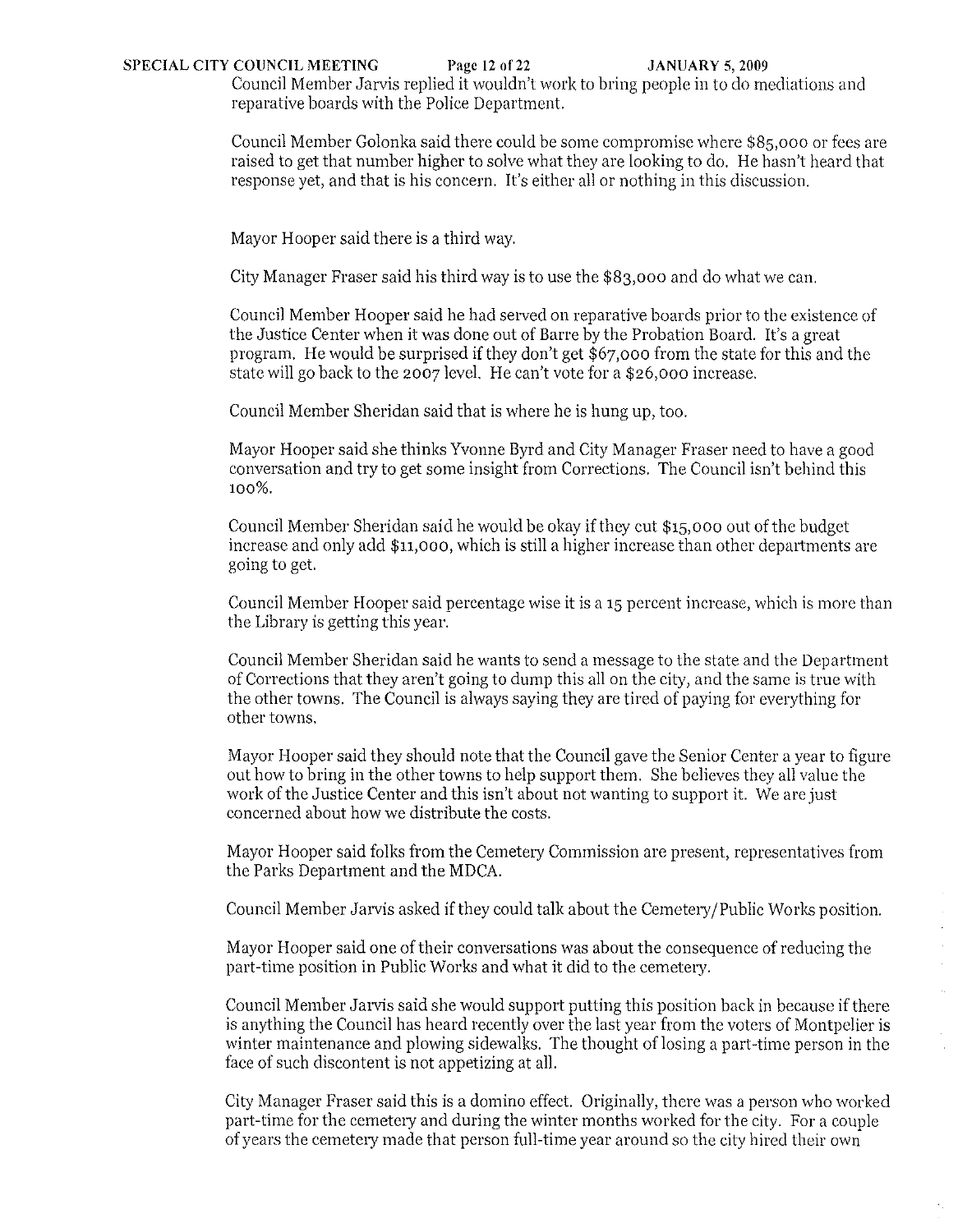### **SPECIAL CITY COUNCIL MEETING** Page **13** of22 **JANUARY** 5, 2009

part-time person. Independent decision the cemetery in this year's budget to reflect their reductions they took that part-time position out assuming it would go back to Public Works. In the meantime Public Works took their part-time position out saying it was a place they could cut and the water and sewer people would have to pick up the load and fill in that extra slot. The result was that it ended up with the cemetery with a three-quarter position and no winter person, nor would that individual fill in the part-time. He's an experienced person and a good person to have. The issue is that it was one area where there was one less person available to plow, and that meant the water and sewer person is on

the truck resulting in one less water and sewer person available. Is that the end of the world? No. Does that mean the roads aren't going to get plowed? No. But it does reduce their capacity.

Council Member Sheridan said he thought the whole point with Public Works is that we are trying to get everybody to do everything. Unless we have five storms in a row he doesn't think they are losing any plowing power.

City Manager Fraser said they are losing a full person in the winter. It reduces the city's capacity somewhat.

Council Member Sheridan said through the average part of the winter it's not really going to hurt us. It will hutt if we get a pile of storms.

Todd Law, Director of Public Works, said it will reduce the level of service throughout. They will have to pull water and sewer employees who have to clean out fire hydrants, so that capacity will be diminished somewhat. They are already doing this right now. The water and sewer personnel are filling in for snow removal, plowing, and when their crews arc up all night doing snow removal the water and sewer personnel have filled in on plow trucks when there are storms the following day. Even when they are not in that five day stretch it does diminish some of their capacity. He was extremely happy when the cemetery employee came back, because it is somebody who knows our streets. With the changes they have made with their equipment, etc. they want to make sure they are out there, and if they pull somebody out of water and sewer who could be in the sidewalk plow it will reduce that level of service. The water and sewer personnel are a very valuable asset, but during the winter removing snow from the hydrants could be the difference between life and death. The other side of the reduction is the maintenance function. We are moving somebody from full-time to part-time on the maintenance side which will affect police, fire and public works. She is the person who inputs all of the service logs, parts, repairs, maintenance. That is why they didn't want to reduee her to zero. We could take the other administrative functions away from her and give them to somebody at City Hall, but that function is specific to the Public Works garage.

Council Member Sheridan said this is happening in the business world all over.

City Manager Fraser said that is what they put in the budget. The issue got raised and the cemetery asked the city to look at it. When they were adding small amounts of money back in after other reductions he would look at it again because it isn't a huge amount and it does have a service impact. All of the reductions make a difference.

Council Member Sheridan said they know they could add people all over the place and have a perfect city, but nobody could afford to live here. If we keep putting everybody we took out back in, then we are in trouble.

Council Member Weiss said talking about this half-time position as it relates to Public Works. What is the impact, if any, on the cemetery itself?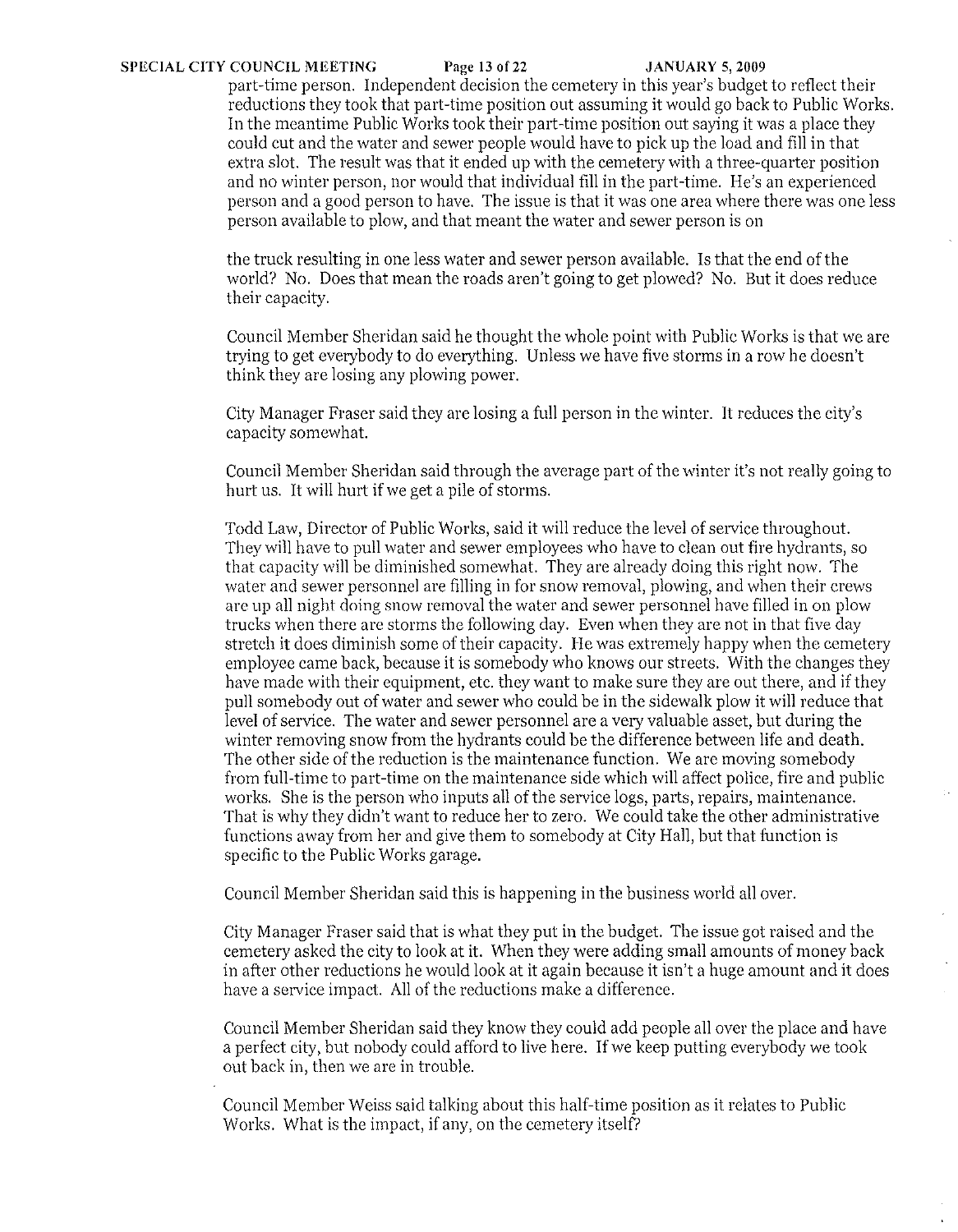City Manager Fraser said the cemetery had proposed eliminating four months of the year. It was their assumption that he would be able to go back to the Department of Public Works. The biggest impact on them is the fact they have had this returning employee who knows what they are doing.

Council Member Weiss asked Patrick Healy what was the loss to his department'!

Patrick Healy, Green Mount Cemetery Superintendent replied they would have to go back and see what they could do to reduce their budget so they could meet that need. The cemetery isn't asking for any more money.

Council Member Weiss suggested they are talking about \$14,400 and he thinks they should put it back

Mayor Hooper said there were Parks and Trees representatives present. They are going to increase the Parks budget by \$4,000 for removal of tree service. Geoff gave up \$1,500 in maintenance. The Council has heard the discussion about why the position should be retained.

Aaron Brondyke, representing the Parks Commission, said the last time they were before the Council they talked about this position and there were some questions about overhead associated with that person. Geoff has done some additional research on the budget impact of the removal or retention of this position.

Geoff Beyer said they tried to break down some of what they talked about at the last meeting. One of the things that were possibly playing into the factor was health benefits. Dave presently has health benefits, and if he continued at 20 hours per week by city policy he was supposed to be offered it. If you are earning a half-time wage, you can't afford to pay the other half of the health benefits? That would be a challenge for the average person so many people would have to decline it because they can't afford it.

Parks Superintendent Beyer said he look a little more closely at how much they have generated in revenue with cord wood, which is \$3,000 in the last ten months. He has looked at money that has been saved in equipment repair, and this year it is over \$4,000. You need to factor in the \$4,000 they would need to pay tree companies.

Council Member Sheridan asked if the cord wood revenue was about the same every year?

Parks Superintendent Beyer said they have only been doing it for one year. They have a home-made splitter. The wood is coming partly from the parks but mostly from city trees they have taken down. Some years the amount could be a little less, and for some years it could be more.

Mayor Hooper said the memo question is different than how they are looking at the allocation of employee costs. What they have been trying to do is treat each expense area equivalently. She understands his dispute with how he sees the figures, these are real costs that are there and it still an increase to the city in the budget.

王

 $\hat{\boldsymbol{\gamma}}$ 

City Manager Fraser said the original position when they first started was temporary parttime so they didn't assign that person benefits and that was how they budgeted for it. It became apparent over the last year this individual was here for more than 12 months and working regularly more than 20 hours a week, and because the city does try to be a good employer and because we do have a city policy that says if you are working 20 hours you are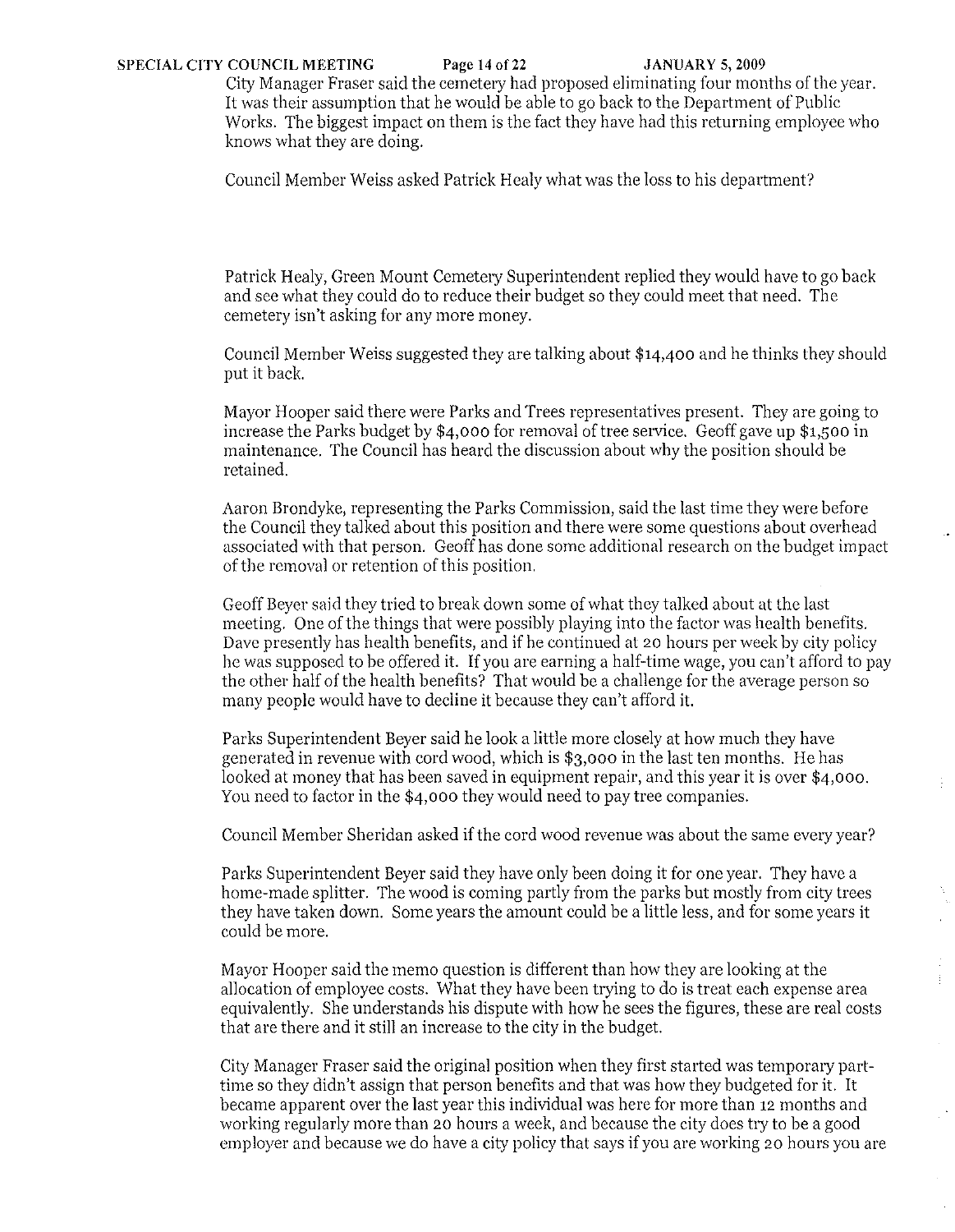### **SPECIAL CITY COUNCIL MEETING** Page **15** of22 **JANUARY** 5, 2009

eligible for benefits. In doing the budget this year they allocated this position for half benefit costs just like they do for every other position in the budget, which has greatly increased. That was a reason why they looked at the cost of the employee. In addition, as they were going through the services they had they reviewed all of the newer employees rather than long standing practices. There is no doubt that this is a reduction of services.

City Manager Fraser said when they are dealing with their health and benefits they take the total cost for the city and divide by the number of full-time employees. It is city wide savings they are allocating. The Mayor is correct that we ought not to show those benefits for this employee this way,

but those costs are still going to be picked up. If the employee is below 20 hours a week and the city isn't offering benefits, then the total cost will be reduced by the benefit package because it won't be available. They could look at raising the threshold for offering benefits as a matter of policy, so maybe it would have to be 25 hours. There are four or five positions that are 25 hours.

Parks Superintendent Beyer said it is commendable that City Manager Fraser and the City of Montpelier offer benefits at half-time, and he thinks offering instead of forcing people would be strategic.

Mr. Brondyke asked Sandy Gallup, Finance Director to tell them how much the half-time benefits would increase the Parks budget.

Finance Director Gallup said the averagc cost of an employee's benefits package is a little over \$14,000, so if she takes one-half of Tree Warden they get \$7,000 whether they take the insurance or not. The city has had very few part -time employees until recently. There were whole people and the FTE system worked quite a bit better. Community Justice is in the same position. They keep their benefit package down, but when she nails them with their 1.875 FTE that is where they get the increase they are struggling with. It is the same with the Senior Centers and the Parks. They get nailed because of the way the city allocates benefits.

Mr. Brondyke said the way they are viewing it on the Parks Commission is that if you look at Geoffs analysis the net cost of the position, with or without the employee, is basically the same because of the cost savings the employee provides. Therefore, it seems to them that the Council is considering eliminating the position for \$7,000 at best. To them it seems like a pretty insignificant impact on the taxpayer given the amount ofleverage that this position offers to the Parks Department. This position doesn't only cut down trees that are dead and diseased, but this person also provides .25 FTE to the Parks Department and oversees the volunteer crews that keep the parks running. They think that provides a tremendous amount of leverage to their sole employee in the Parks Department. They would strongly encourage the Council to reconsider this.

Mayor Hooper said she thinks they heard that loud and clear the last time they were here and they know there is huge value thanks to Geoffs leadership.

City Manager Fraser said the Council actually approves the amount of money that goes into the budget. He provides them an explanation of how the savings is derived, but the Council doesn't actually allocate the number of positions. If they say they can do this with the same amount of money. The City could look at different options to see how they can make it happen with that amount of money. Maybe there is some place else they could cut \$7,000.

Mayor Hooper said they are potentially approving a budget of \$122,592 for the Parks.

Mayor Hooper said representatives from the MDCA were present for the Council tonight.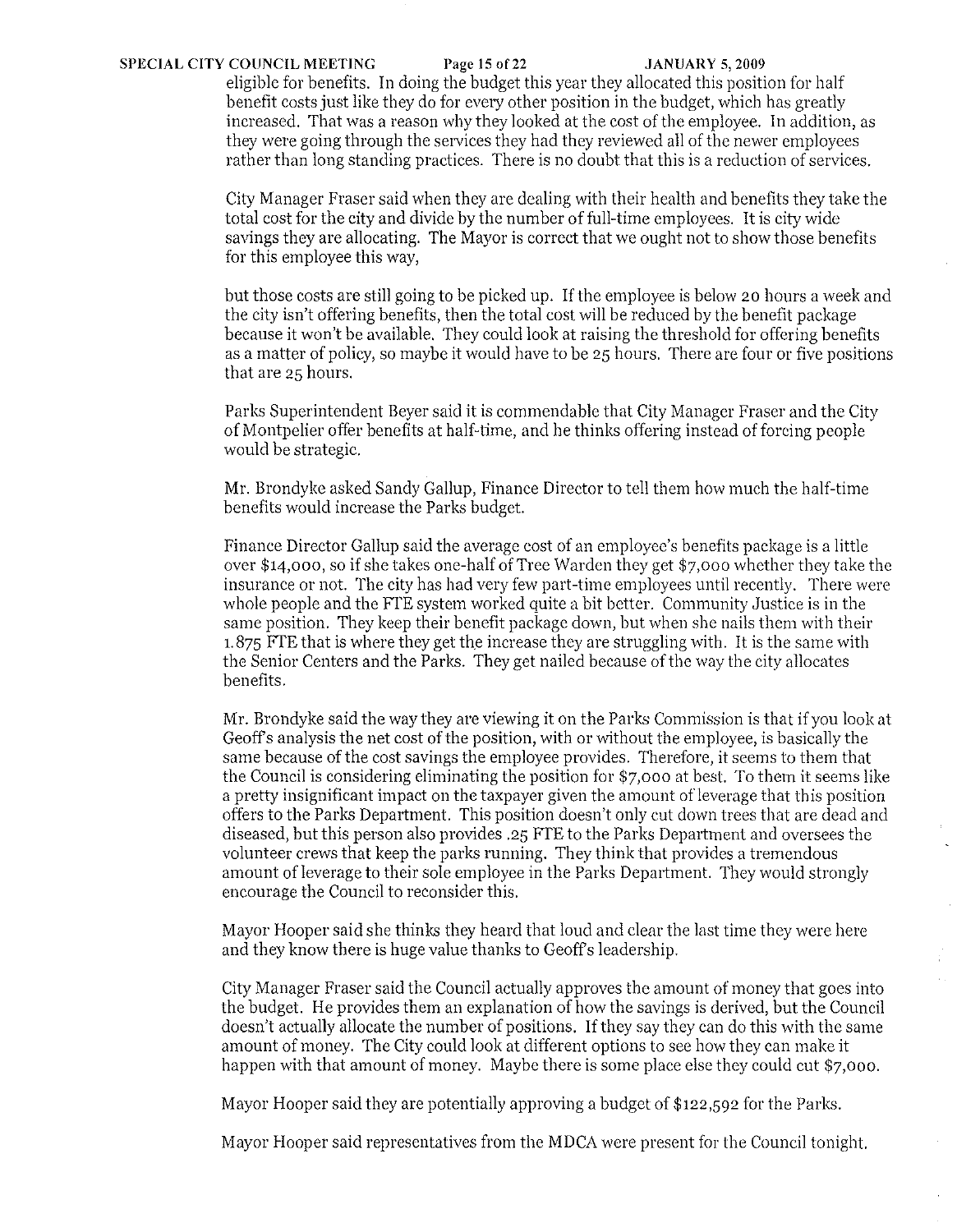Council Member Weiss asked Suzanne Hechmer when will the MDCA consider and implement an expansion. There are merchants and businesses on the Barre-Montpelier Road. They should be included as part of the city's expenditure for downtown. There are a couple of businesses on Elm Street that should be included. He is uncomfortable with not being inclusive despite whatever the definitions may be of downtown. When wad MDCA going to expand?

Suzanne Hechmer, Director of the Montpelier Downtown Community Association, said that the MDCA has never considered an expansion. There is a definition of the downtown that they adhere to that went through the state process long before she arrived, and there is a reason for that

definition. However, it doesn't mean that they don't occasionally work with businesses outside of the downtown, but their core mission is towards the downtown. It is to maintain a core downtown or traditional downtown, which is something that has died in many parts of this country. You don't find them in the Midwest any more. The downtown we have is key to the whole city, whether or not your business is located in the downtown or not. For example, wc all acknowledgc that National Life is pretty important to Montpelier. How does a company like that attract employees? What makes a community desirable to live in? One of the things that Montpelier has that is really unique is a downtown. There are a lot of communities that have spread out shopping areas but not very many with a core downtown. The MDCA works hard to maintain that because in a lot of places that has died.

Ms. Hechmer said therc are ways they support businesses that are outside of the downtown on a more one-on-one occasional basis. The downtown supports a lot of businesses beyond those in the downtown by what they bring to Montpelier as a community. First Night is a Central Vermont celebration and brings in people and groups from beyond just the downtown.

Linn Syz , MDCA President agreed with what Suzanne said. The whole focus of the Montpelier Downtown Community Association is to get people into downtown Montpelier and not to get them out on the Barre-Montpelier Road. That's a strip, and that is what a lot of the United States looks like. Morse Farm is not downtown, but the MDCA works very closely with the Morse Farm and they support each other. They advertise with MDCA and support our events because they know when people come to downtown Montpelier they are going to go out to Morse Farms. The focus is to get people to come to downtown Montpelier. A lot of First Night supporters were businesses outside of the downtown because they do know that people do come from all around Central Vermont. As an organization working throughout most of the year it is focusing on the downtown.

City Manager Frascr said they are on the Enhancements page right in front of the General Fund revenue section.

Mayor Hooper said perhaps there is another question or point inclusive in Alan's statement which is a desire to support other businesses. Is there a way that other businesses outside of just the core downtown can be involved? That is an interesting policy question. The City Council set the ball in motion that created the MDCA because we said there is a value here and something important here we want to make sure continues. Similarly, maybe they should be having a conversation about what we are doing for other businesses rather than saying MDCA should be doing this. How do we make sure that the city of Montpelier is making sure that all of her businesses thrive?

Council Member Weiss said that was his intent.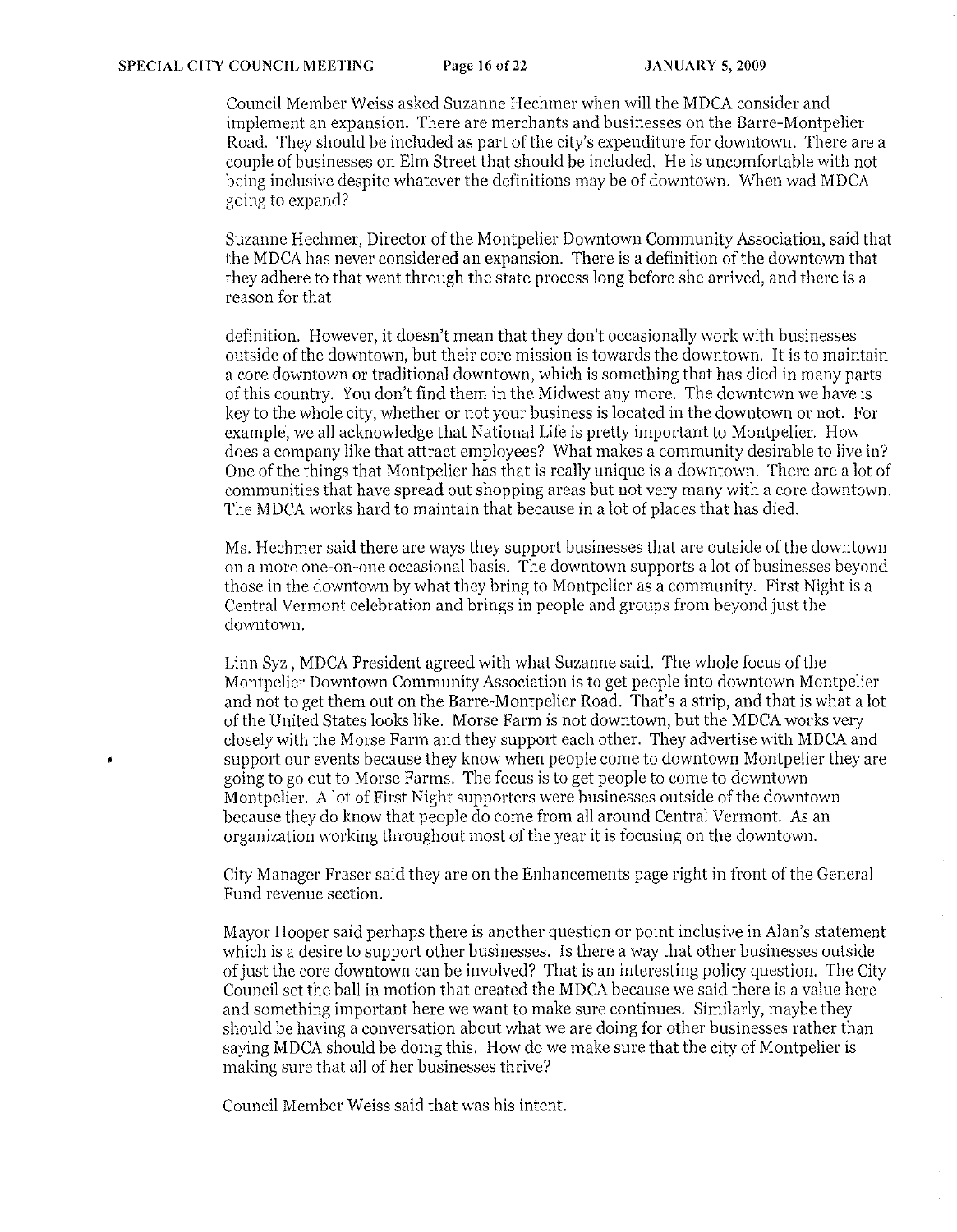# SPECIAL CITY COUNCIL MEETING Page 17 of 22 JANUARY 5, 2009

Ms. Syz said Mayor Hooper has been working with Berlin, Barre and Montpelier which is more of a business end of things. The MDCA is starting to work also with the Barre Downtown Partnership to try to do more things as two downtowns rather than always feel like they have to compete with one another. They have their own unique reasons for being.

Council Member Golonka inquired what the total budget was for MDCA.

Ms. Hechmer said when you include First Night and Independence Day it is \$170,000.

Council Member Golonka said businesses must support the remainder. Are they generating \$150,000 from businesses in the area? The city contributes \$20,000.

Ms. Heehmer said they also get a little bit for First Night and Independence Day and holiday lights.

Council Member Sherman said First Night was an incredible success.

Ms. Syz said it is always a fun event. It was a little cool this year and their numbers were down a little bit because of the cold. People were very excited about what was going on.

Mayor Hooper said when she went down the list of possible places to find money we spend \$2,000 for First Night and \$3,000 for Independence Day. She was thinking because the city contributes so much to these events through the services of the police, fire and public works this would be a place to look for cuts. She is looking for \$100,000 to cut. The city spends a tremendous amount in police, fire and public works in supporting both of those events and she was wondering if they also needed to contribute money.

Council Member Sheridan said these are bonding events for the community.

City Council took a short break from 9:25 P.M. and reconvened the meeting at 9:40 P.M.

Mayor Hooper said with the exception of talking about the road grader, which is a large budget number, they worked their way through all of the larger specific questions they had. What is the overall spending level that the Council is willing to commit to? City Manager Fraser presented the Council with a budget that saw a 3.6% increase. With an increase from dispatch and the decrease in expenses from workmen's compensation and other insurances, there is \$37,000 which effectively brings us below a 3% increase in our budget. We haven't dealt with all of the requests that could be added back in. There are a number of those.

Council Member Hooper said the largest part of that difference is the reduction of \$60,000 in the library funding.

Finance Director Gallup said it was \$99,071 they knew they could take off the budget.

Mayor Hooper asked the Council what was the goal they wanted to meet.

Council Member Sheridan said he would like to see the budget down to 3%, but he is looking at the stuff that will stay out. We can put the Library in at a certain figure, but it will probably be put back in by the voters. The \$37,000 looks like a guaranteed savings.

Finance Director Gallup said since they started the meeting they added Barre Street, which is \$60,000. Then, they added some rent for \$25,000. We added the Washington County tax which is more than she budgeted and cut Community Justice Center to \$15,000, which is a total of \$63,000 more.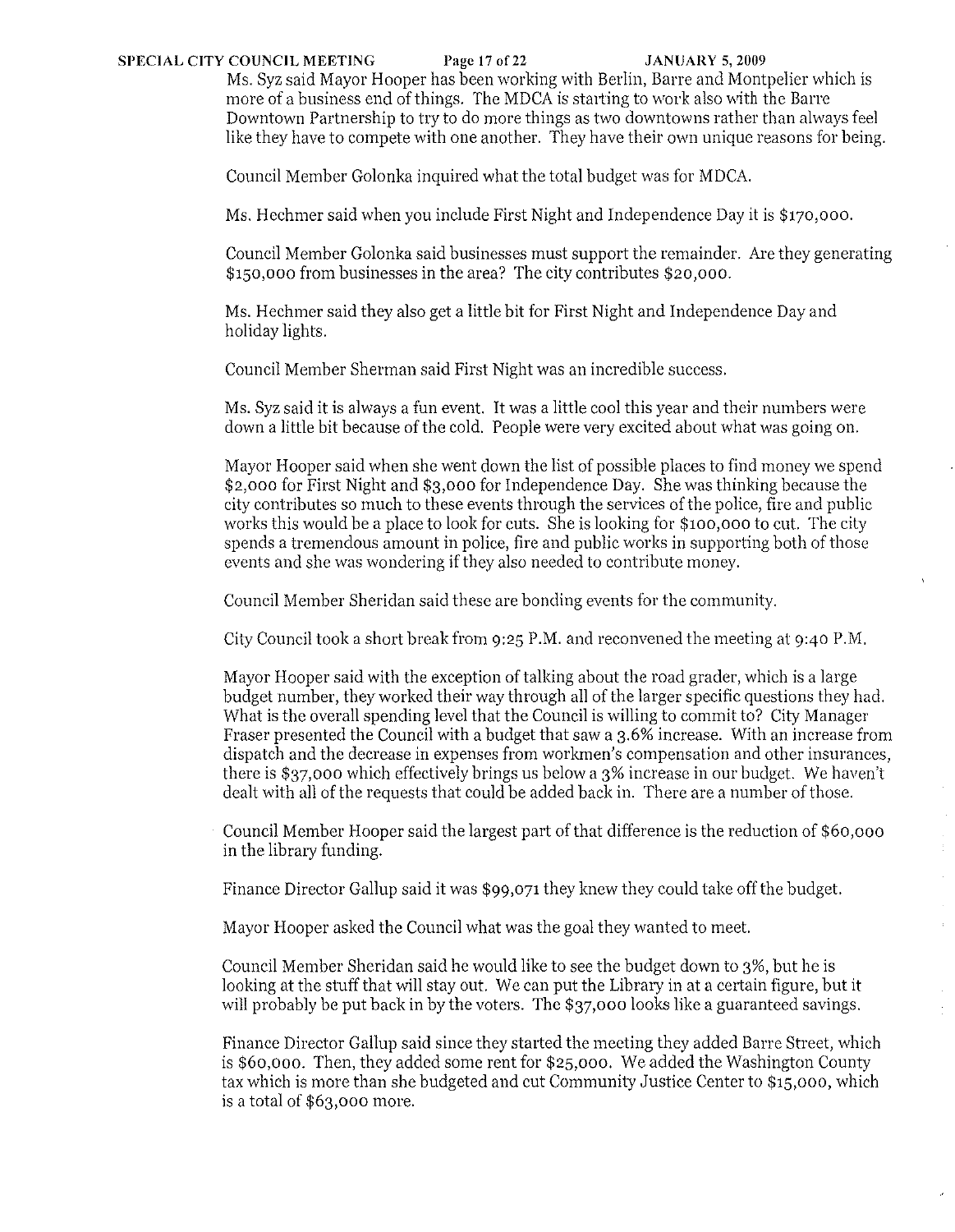### SPECIAL CITY COUNCIL MEETING Page 18 of 22 JANUARY 5, 2009

Mayor Hooper said regardless of where it is on the warning, if it is our goal to see the property taxes only go up by 3% then it is not a wash.

Council Member Sheridan said 3% is a cap for him. He doesn't want to go above it and he would go lower.

Mayor Hooper asked Sandy to tell the Council what they added back in.

Finance Director Gallup said there is additional dispatch revenue of \$17,000. The Worker's Compensation and property insurance adjustment of \$20,000. The Library contribution was increased to \$59,308. Under the Parks cquipment they took out the snow blower for \$1,400.

Mayor Hooper asked Council Member Sheridan what was the magic about the 3% numbcr.

Council Member Sheridan said he wasn't going to vote for the budget if it is over 3%. If it is under that, there is no problem.

Council Member Sherman said she thought 3% was a reasonable increase.

Council Member Golonka said he would prefer zero because there is a \$1.5 million bond issue.

City Manager Fraser said that was factored into the capital budget.

Council Member Golonka said he would like to see less than 3%.

Council Member Hooper said he would like to see 2%.

Council Member Weiss said he would like to see 2.5%.

Council Member Jarvis said she wasn't wedded to a number.

Mayor Hooper said one of her problems with this is they haven't talked about the fact that they aren't spending enough on the capital budget. She is sure there is a possible reduction in the PILOT payments and highway aid.

Council Member Weiss said he is looking at the proposed warning with the articles and all of the articles that say requested by the City Council. Some time back there is a City of Montpelier funding policy for outside service agencies. It says for number 4 any agency that makes a written request for funding that is equal to or less than funding in the FY'08 city's general fund will be included in the FY'10 city's general fund budget. Every one of these had requested the same as they did for the previous year.

Council Member Hooper added that was for FY'09. They have to go back to the FY'08 figure to be included.

Mayor Hooper said that is one of the questions. The Council is recommending our budget, but all of the other items the Council can say they don't recommend them.

Council Member Golonka said with Crime Stoppers by putting requested by the City Council it implies they are endorsing them. He prefers not to endorse the outside agencies. By putting the Community Land Trust on the ballot the Council is endorsing them to some extent. He would rather leave them blank.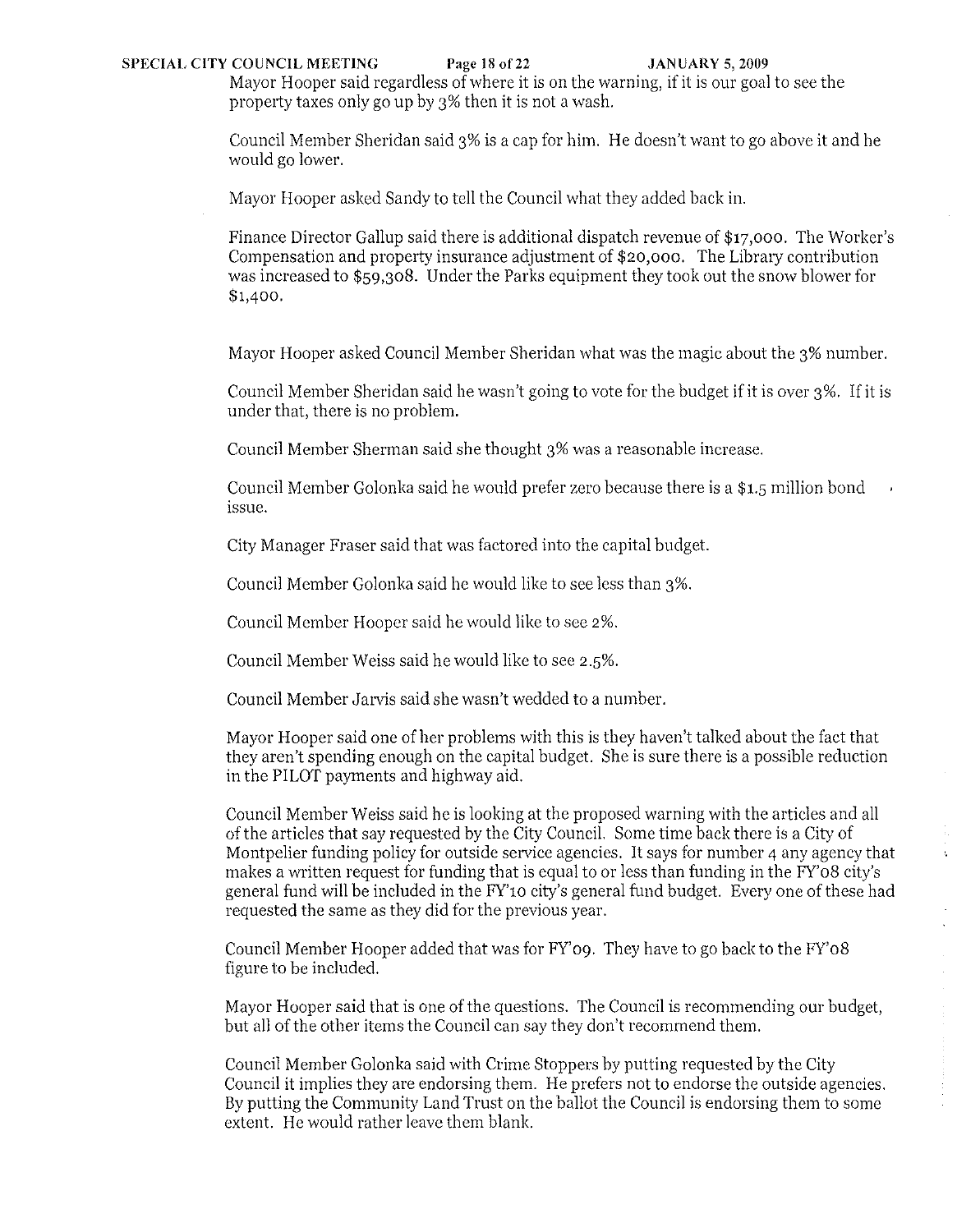## SPECIAL CITY COUNCIL MEETING Page 19 of 22 JANUARY 5, 2009

Mayor Hooper said there is the next step of using the language to tell the voters that the Council doesn't support it. If the Council isn't funding the Library in its budget at the amount they requested, and it is on the ballot, does the Council want to say they don't support it? Are there other items the Council feels that way about?

Council Member Weiss said he doesn't want to be in the position of publicly stating we don't support something or somebody. His preference is to leave it blank.

Council Member Golonka said with the ones the Council puts on they could say supported by the City Council.

Council Member Sheridan said if they put nothing on there it says to the voters it is up to them.

Council Member Hooper said he thinks the Council chose a good number in the budget for the Library and beyond that he suggests they don't fund it this year.

Mayor Hooper said in the Town Report they could talk about the budget. There has always been the Mayor's section and the Council could do a strong statement about the budget and offer guidance to the community. They aren't going to cany it into the voting booth with them. Leave them blank and let people vote. The issue is communicating with the members of this community about the conversations the Council has had and why we ended up where we are.

City Manager Fraser said he could do a letter to the paper, too.

Council Member Sheridan said he liked that because the Councilors who want to sign it can. That is what happened when they discussed the options taxes.

Council Member Sherman asked if for some of them they could say supported by City Council.

Council Member Golonka said he would like that.

Council Member Sherman said for the Library they could say included in the city budget and supported by City Council.

City Manager Fraser said they need to be careful with the ballot items. It is meant to provide a neutral vote to the voters and present the question. They could get in trouble if they editorialize too much. He would recommend keeping the ballot as pure as possible because they will run into challenges.

Mayor Hooper said they can say supported by City Council where they do, no language where they don't, and use the City Report, *The Bridge* and other ways to be clear about their position.

Council Member Sherman said if they do have a target percent they need to identify the items that are beyond the Council's goal.

Mayor Hooper said if the Council's overall goal is an increase of 3% she would assume with not dealing with the Library presenting a petition for \$70,000 it would get voted in. If the overall goal is 3% and we believe some of the articles will get voted in, we will be over the 3%. One of those is the Housing Trust Fund which is \$52,000. If they put it in the budget at a different number, then it won't be on the ballot.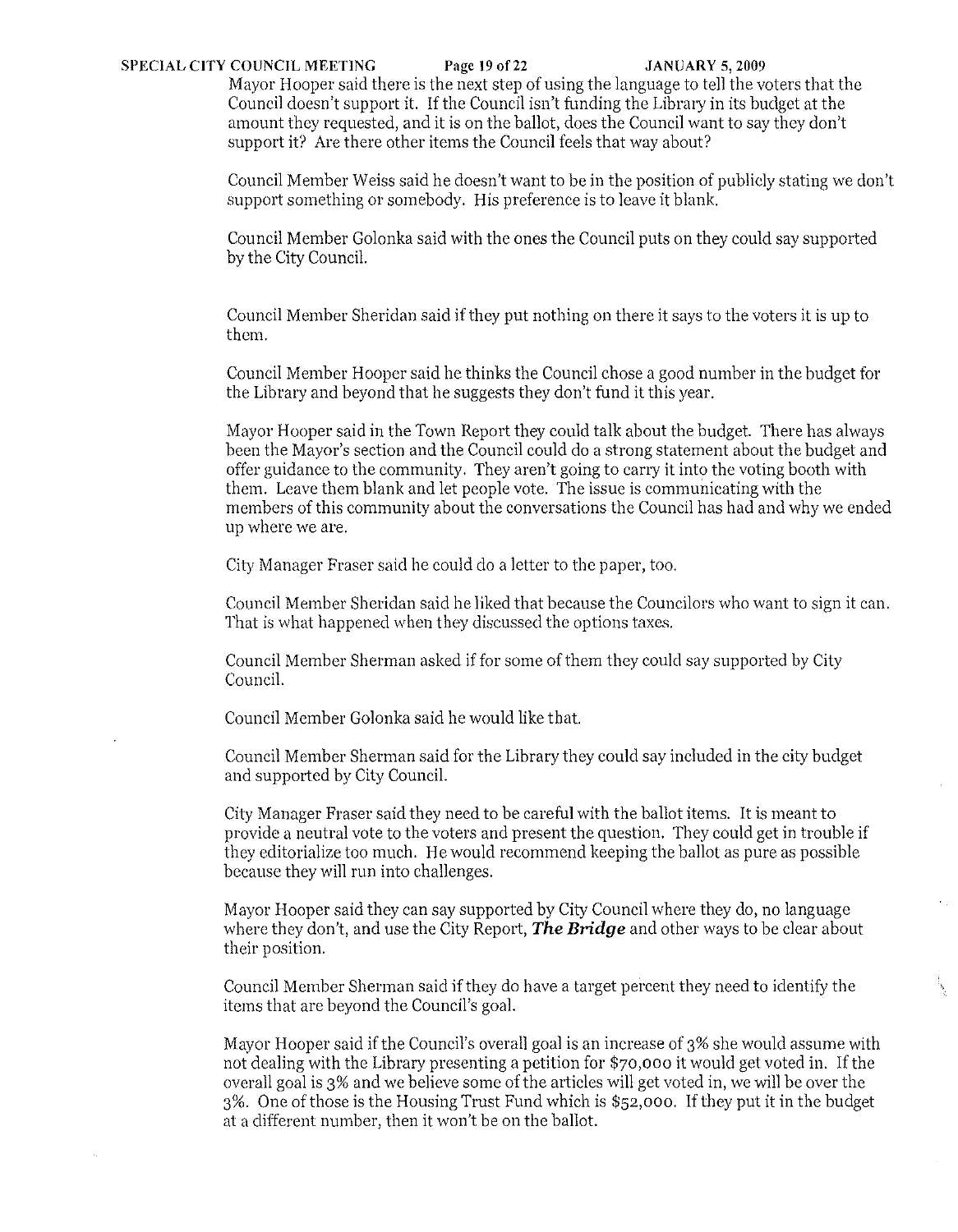### **SPECIAL CITY COUNCIL MEETING** Page 20 of22 **JANUARY** 5, 2009

Council Member Golonka said he serves on the Housing Trust Fund Advisory Committee and they are meeting next week in terms of the ballot item. His concern is that it seems to be very weighted towards the Community Land Trust, and it seems to be just a grant for the Land Trust year in and year out. The second problem he has with it is that they are calling it a trust fund, but it isn't a trust fund. A trust fund would be a perpetual fund they are using the interest off and it is misleading to the public to assume we have a trust fund. If we aren't creating a trust fund we should be building it up each year instead of spending it down to zero. Those are his two concerns with this program. It should be called a housing grant fund. Also, one of the guidelines is to have the money paid back into it, but every grant they receive becomes a grant and not a loan. The problem with it is they wed the money with the property instead of wedding it with the applicant, and because of that it becomes very static and we don't get turnover into the trust fund itself.

Council Member Weiss asked Council Member Golonka ifhe had any idea what guidelines would be recommended to the Council. Mr. Libby said they were coming back to the Council.

Mayor Hooper said it is an opportunity for private property owners to access these funds rather than nonprofits. For example, with the One More Home Campaign which hasn't been taken advantage of as much as we thought, these funds could be used for that. Do you want to risk having a \$52,000 ticket item on the ballot or control it with  $$30,000$ ?

Council Member Golonka said he would rather have the ballot item.

Council Member Sheridan said ifthey put it in at \$30,000 they would probably save \$22,000 knowing how people in this town vote. Or, they could put half, which is \$26,000, into the budget with full discretion of the budget.

Council Member Sheridan said this doesn't have the \$15,000 for the Justice Center but the larger figure.

Mayor Hooper asked they resolved the capital budget.

City Manager Fraser said this increases the budget by \$70,000. They proposed bonding the study which makes the least amount of sense. If you put that back in at the full amount you are basically raising the capital budget by \$70,000. He realizes that doesn't get any more paving done this year. Once the reappraisal is out of the budget and the study is out of the budget, it will free up some more money to do some other things.

Mayor Hooper said this is just back to deferring costs. We have to deal with this at some point.

Public Works Director Law said some of the things they can think about are extending the lease. They just paid \$2,500 for a week because the grader broke down again. Last year the city paid \$5,500 or \$6,000 for a month. That can be a pretty substantial lease payment on a grader, especially on one they have kept for almost 30 years.

City Manager Fraser said the grader and vaetor are the two biggest ticket items.

Mayor Hooper said they keep deferring the hard questions, and they can't just keep doing that. We are either going to have to give up on things that we value and make this community really special or raise the tax rate. Those are the two responsible things to do. Continuing to not adequately invest in infrastructure and equipment is just passing this problem on to future years. She doesn't feel that is responsible.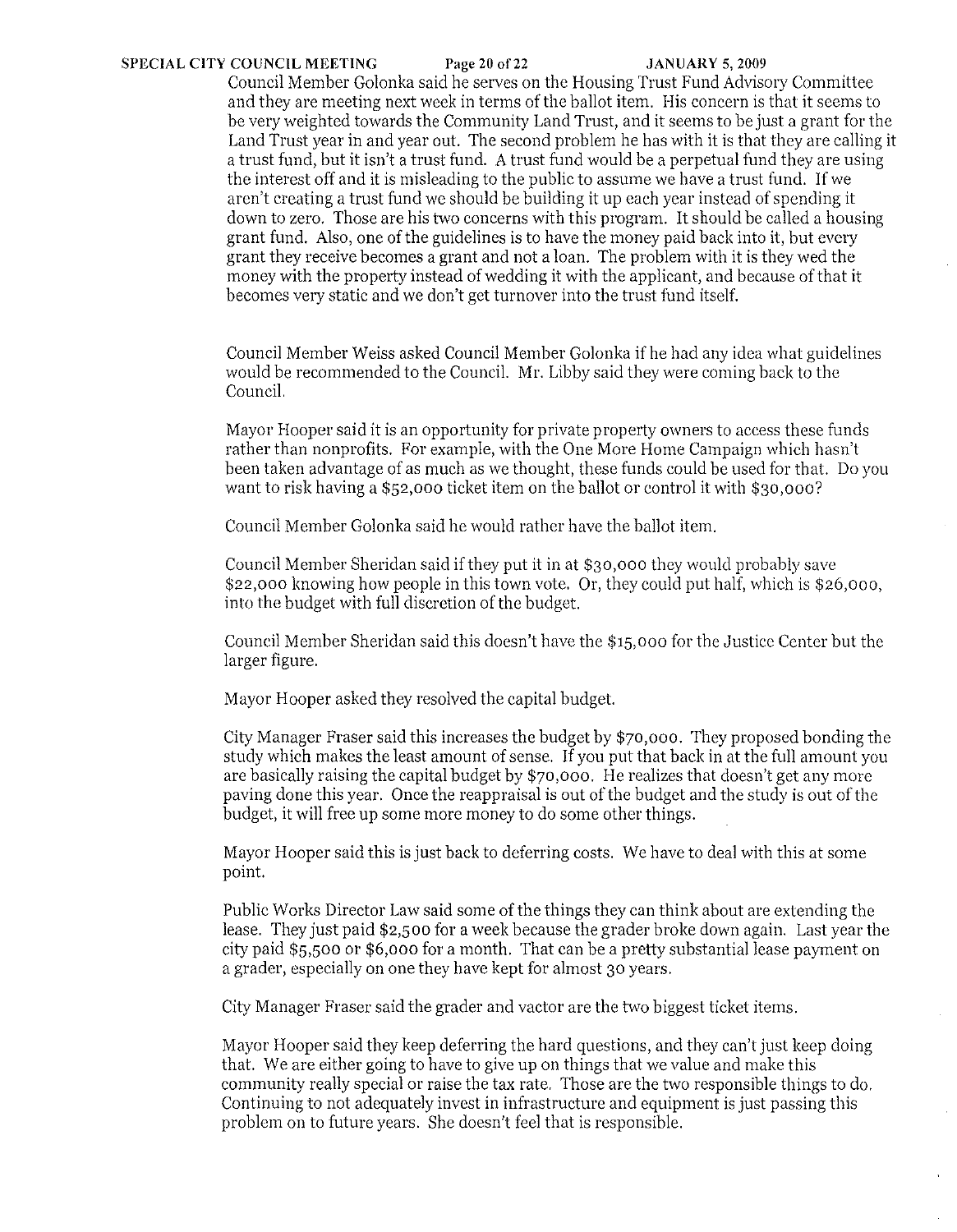# **SPECIAL CITY COUNCIL MEETING Page 21** of22 **JANUARY 5, 2009**

Mayor Hooper said there is the Community Justice Center and all of the community enhancements. That is \$100,000 right there. Those are things that make this community important and valuable.

Council Member Sheridan said they need the grader.

Mayor Hooper said they could also talk about a 4% tax rate increase.

Chief Facos said they went through their 29 parade permits and removed from those the number that actually created overtime. The bulk of them have no impact on their time at all. There is  $$14,000$  budgeted for overtime. They would have to look at the event policy regarding a fee and it would probably only be a token fee. It works out to 249 hours of overtime. For the veterans parade on

Memorial Day he has officers who say the show will go on because it is the right thing to do. Fortunately or unfortunately, they come to Montpelier because they don't have a downtown.

Council Member Weiss said when he added up all of the increases of the various programs, such as Finance, Technology, Property Assessment, Planning, they came to \$526,000. Let's take 5 percent across the board from everyone of them and that will give you the \$25,000.

City Manager Fraser said there are a lot of things they want to do, including all of those services.

Mayor Hooper said in her mind to get to a realistic 3% is to spread the grader payment out **over time.** 

City Manager Fraser said in the 1980'S a lot of communities took out a lot of street lights. To say we are going to cut x number of lights without some process where you send notices to the neighborhoods, that is what gets people mad at city government.

Council Member Weiss said if they take the county out of the budget and make it a special tax, what does that do?

City Manager Fraser said it would lower the city budget, but the tax rate doesn't get reduced.

Council Member Golonka said if they can't go to Alan's argument about an across the board 5% cut, it looks like we are coming down to a fund balance issue. Why don't we pay for the flood study out of the fund balance because it is a one-time event?

 $\hat{\mathcal{L}}$  $\begin{array}{c} 1 \\ 1 \\ 2 \end{array}$ 

 $\Delta \phi$ 

 $\hat{\boldsymbol{\alpha}}$ 

Mayor Hooper said her concern is that we have annually seen an increase in our PILOT payments for the past x years because the sales tax revenue was going up. It's not going to this year. They are going to see a decrease in state aid to highways. They are going to see other decreases in state aid to the city.

Council Member Golonka said he thinks the flood study should be paid for. It is a one-time event.

City Manager Fraser said one of the problems with using a huge amount of fund balance is that in next year's budget you are that much in the hole. At some point you have to put out a budget that you can recommend to the voters, and there are things you can't control. You can't control group petitions and how the people vote. All you can do is say this is what the Council thinks it takes to run the city this year to do the services included in the budget. If